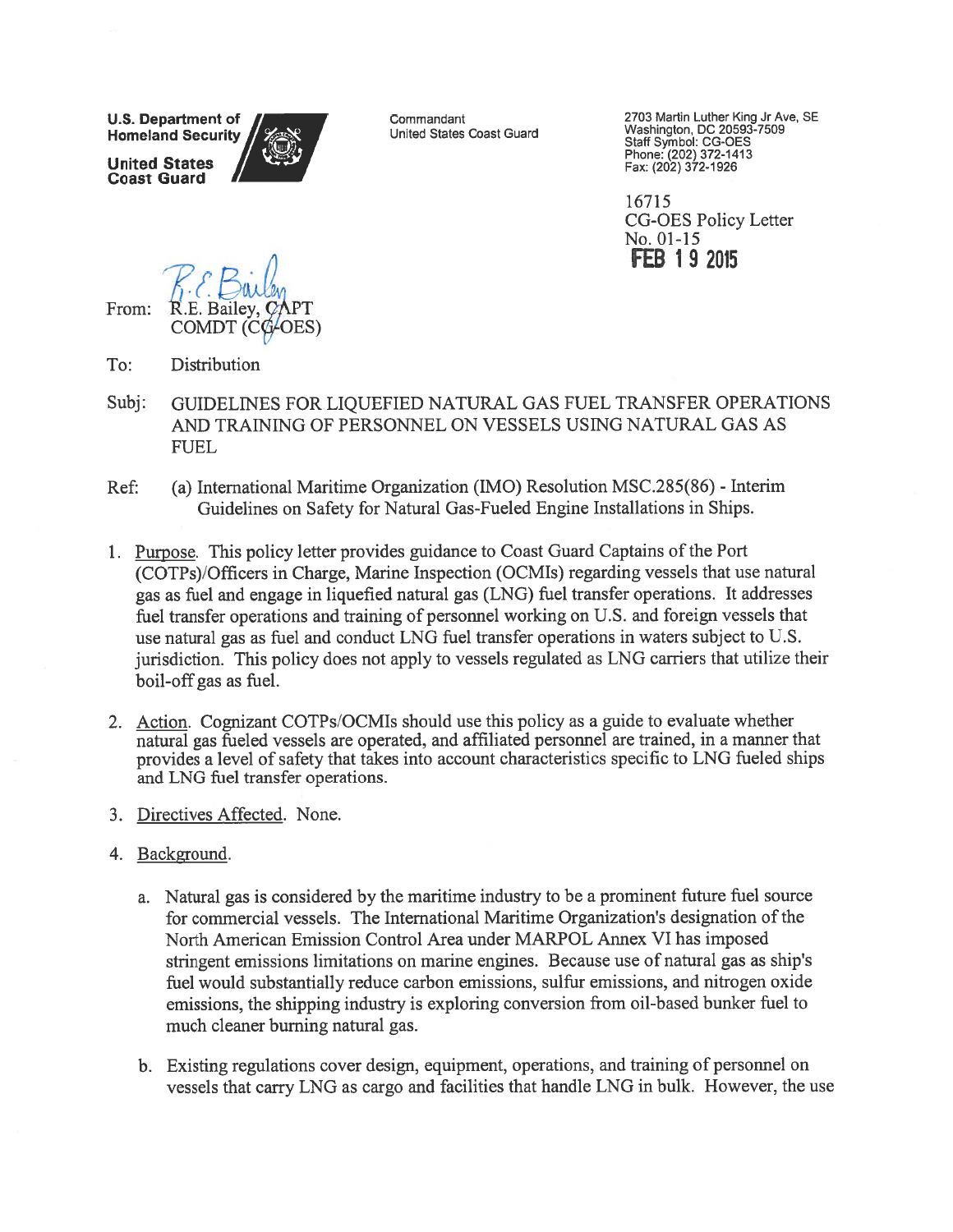### Subj: GUIDELINES FOR LIQUEFIED NATURAL GAS FUEL TRANSFER OPERATIONS AND TRAINING OF PERSONNEL ON VESSELS USING NATURAL GAS AS FUEL

16715 CG-OES Policy Letter No. 01-15

of LNG as fuel is a relatively new concept in the United States. Although some existing regulations apply to LNG fuel transfer operations, the Coast Guard has not established regulations specifically for vessels that receive LNG for use as fuel.

- c. As a result, the maritime industry is looking to the Coast Guard to fill the "gap" by recommending appropriate safety measures for the safe transfer of LNG and use of LNG as a marine fuel. This policy letter contains recommendations for LNG fuel transfer operations on vessels using LNG as fuel, and for the training of personnel on such vessels.
- d. The existing regulation at 46 CFR 15.405 requires that each credentialed mariner be familiar with the relevant characteristics of the vessel appropriate to his or her duties and responsibilities prior to assuming those duties and responsibilities. Additionally, Enclosure (3) provides training guidance, familiarization training, and information on emergency exercises for personnel who will work aboard vessels using gases or low flashpoint fuels, which includes the use of LNG as fuel.

#### 5. Discussion.

- a. Waterfront facilities handling LNG in bulk are subject to existing regulations at 33 CFR part 127. Vessels carrying LNG that is intended for transfer to other vessels for use as fuel also are subject to existing regulations, notably 46 CFR subchapter D, and in most cases 46 CFR part 154, and 33 CFR parts 155 and 156. This policy letter and Enclosure (1) provide guidance for COTPs/OCMIs on how these existing regulations apply to LNG fueling operations. COTPs/OCMIs must ensure that LNG fuel transfer operations comply with existing applicable and enforceable regulations.
- b. Additionally, this policy letter and Enclosures (1) and (2) provide guidance on recommended safety procedures that COTPs/OCMIs should consider when evaluating proposed LNG as fuel transfer operations so that these transfers can occur safely and securely. As a reminder, it is the responsibility of the operator of the facility and/or the supplying vessel to ensure that the receiving vessel has the necessary personnel and equipment to safely and securely participate in the conduct of an LNG transfer operation, as set forth in 33 CFR Part 127. However, each person in charge on both the receiving vessel and the supplying vessel or facility must complete the declaration of inspection required by applicable federal regulations and verify that all requirements are met.
- c. Existing regulations at 33 CFR parts 127, 155, and 156 require transfer procedures be provided. Enclosures (1) through (3) provide recommendations on transfer procedures and training specific to use of LNG as fuel and recommendations for bunkering systems on vessels using LNG as fuel.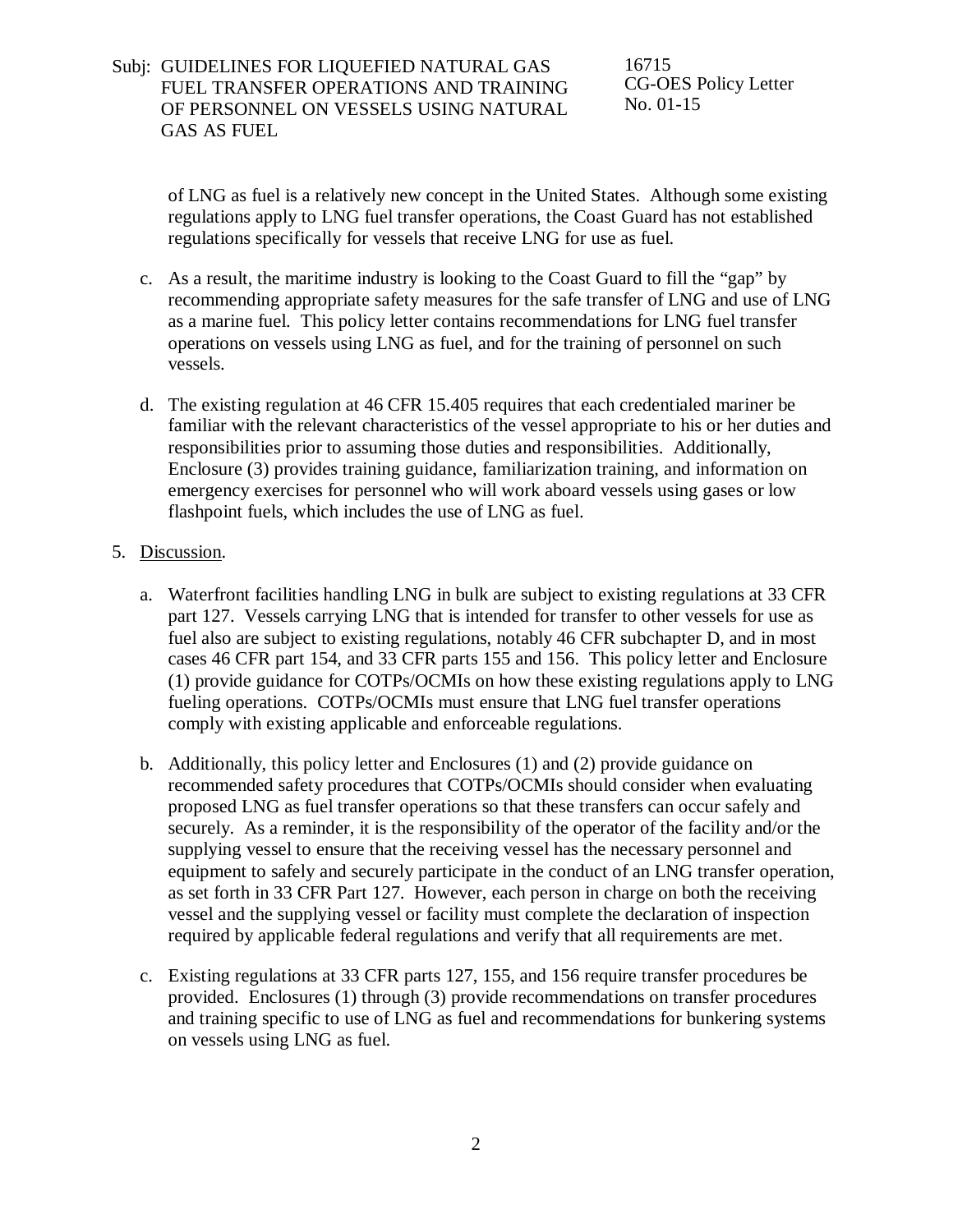### Subj: GUIDELINES FOR LIQUEFIED NATURAL GAS FUEL TRANSFER OPERATIONS AND TRAINING OF PERSONNEL ON VESSELS USING NATURAL GAS AS FUEL

16715 CG-OES Policy Letter No. 01-15

- d. The existing regulation at 46 CFR 15.405 requires that each credentialed mariner be familiar with the relevant characteristics of the vessel appropriate to his or her duties and responsibilities prior to assuming those duties and responsibilities. Additionally, Enclosure (3) provides training guidance for personnel who will work aboard vessels using gases or low flashpoint fuels, which includes the use of LNG as fuel.
- e. Existing regulations at 33 CFR 156.118 allow the COTP to require at least 4 hours advance notice of the time and place of a transfer operation involving certain facilities and/or self-propelled vessels. The COTP should require this notice where applicable, because this may help the COTP/OCMI ensure that transfer procedures and a declaration of inspection are provided as required by the applicable regulations.
- f. While in waters subject to the jurisdiction of the United States, vessels should only receive LNG for use as fuel from the following sources:
	- (1) Waterfront facilities that meet the applicable requirements of 33 CFR Part 105 and 127 , which includes LNG transfers from tank trucks and rail cars;
	- (2) Vessels that meet the applicable design requirements of 46 CFR Subchapter D and, if applicable, 46 CFR Part 154; or alternate design standards approved by Commandant, U.S. Coast Guard Headquarters, Office of Design and Engineering Standards, (CG-ENG). Please see Enclosure (1), footnote 1, for supplemental information regarding use of manned and unmanned non-self-propelled tank barges.
- g. Transfer of LNG from a vessel using natural gas as fuel should not be conducted, except in the case of emergencies that may endanger the safety of life, property, or the environment, or as otherwise authorized by a COTP for tank cleaning, repair, and similar procedures. This guidance does not pertain to vessels that are built and operated to carry LNG as a cargo.
- h. This policy letter does not provide guidance on vessel design criteria for natural gas fuel systems. For policy guidance related to the design criteria of such systems on U.S. certificated vessels, please refer to: CG-521 Policy Letter No. 01-12, dated April 19, 2012. It may be accessed at: [http://www.uscg.mil/hq/cg5/cg521/docs/0112.pdf.](http://www.uscg.mil/hq/cg5/cg521/docs/0112.pdf) This policy letter does not apply to uninspected vessels; however, the guidance it contains may be considered useful to owners and operators of uninspected vessels desiring to use LNG as fuel. Questions related to LNG fuel use on uninspected vessels should be directed to the local COTP in the zone where the vessel would intend to operate. Foreign vessels operating in U.S. waters should provide documentation indicating that the design of its natural gas fuel system complies with reference (a) and has been reviewed and approved by its flag administration or a class society authorized to act on the flag administration's behalf. Questions related to the design of these systems should be referred to the Coast Guard Marine Safety Center.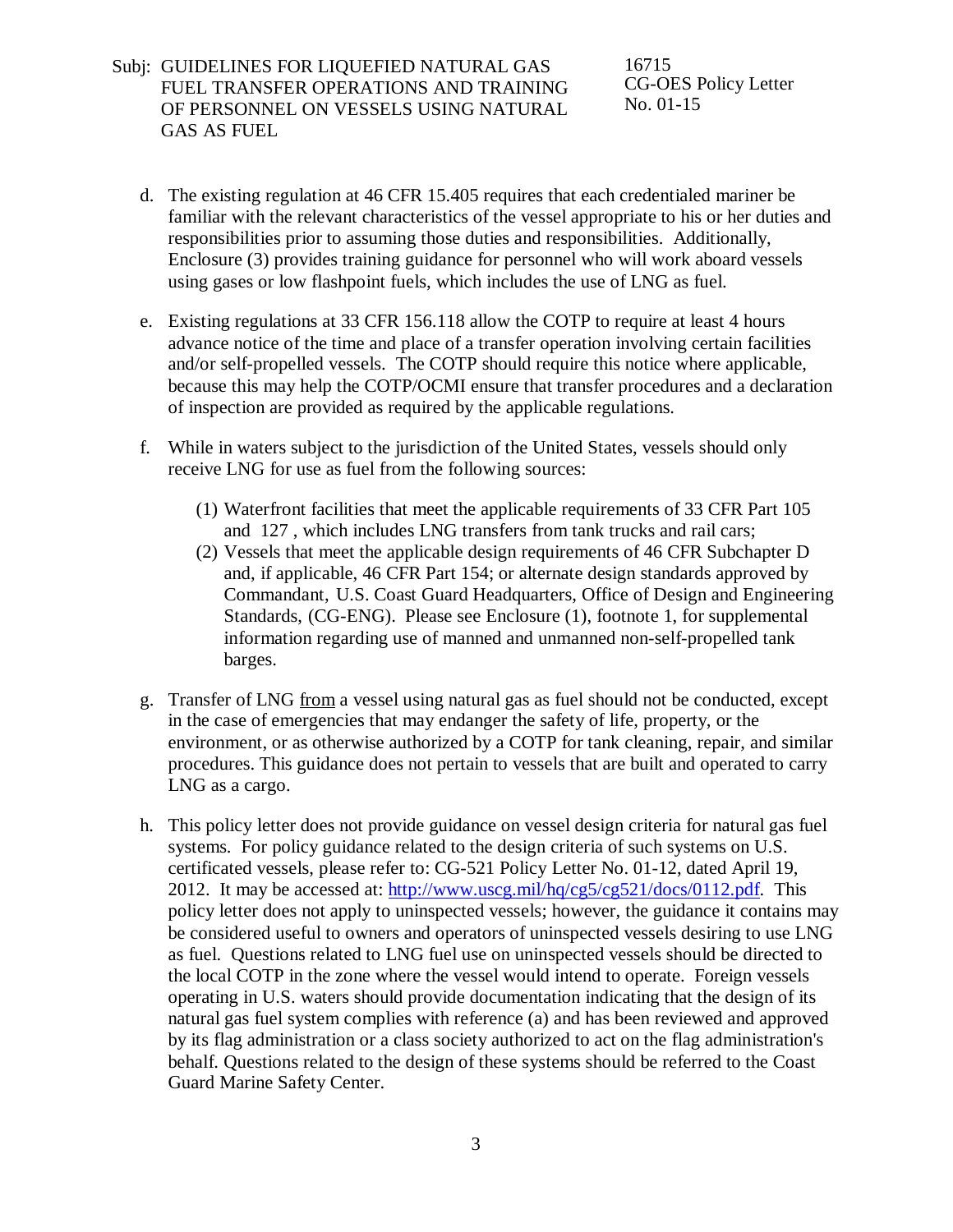Subj: GUIDELINES FOR LIQUEFIED NATURAL GAS FUEL TRANSFER OPERATIONS AND TRAINING OF PERSONNEL ON VESSELS USING NATURAL GAS AS FUEL

16715 CG-OES Policy Letter No. 01-15

- i. Except for the guidance on training, this policy letter does not provide guidance on other gaseous fuel systems such as Compressed Natural Gas (CNG) or Liquefied Petroleum Gas (LPG). At this time and unlike LNG, there appears to be little interest in the use of these commodities as a marine fuel. Accordingly, the Coast Guard will evaluate proposals for using these and other gaseous fuel systems on a case-by-case basis. Owners and operators interested in using gaseous fuels other than LNG should contact the Coast Guard Marine Safety Center.
- 6. Disclaimer. While the guidance contained in this document may assist the industry, public, Coast Guard, and other Federal and State regulators in applying statutory and regulatory requirements, the guidance is not a substitute for applicable legal requirements nor is it a regulation itself. Each COTP has discretionary authority on how best to address specific safety and security concerns within his/her area of responsibility. Nothing in this policy letter is meant to override or subvert the discretion of the COTP when addressing the unique safety and security concerns for an LNG operation.
- 7. Changes. This policy letter will be posted on the web at [www.homeport.uscg.mil.](http://www.homeport.uscg.mil/) Changes to this policy will be issued as necessary. Suggestions for improvements of this policy should be submitted in writing to Commandant, U.S. Coast Guard Headquarters, Office of Operating and Environmental Standards, (CG-OES) at the address listed on the first page.

#

- Dist: CG-ENG CG-CVC CG-FAC CG MSC CG LGC NCOE CG OCS NCOE All Area/District (p) offices All Sector/MSUs/MSDs Activities Europe Activities Far East
- Encl: (1) Guidance for LNG Fuel Transfer Operations and Training of Personnel on Vessels Using Liquefied Natural Gas as Fuel
	- (2) Excerpts of Resolution MSC.285(86), Chapters 2, 5, and 8
	- (3) Interim Guidance on Training for Mariners on Vessels using Gases or Other Low Flashpoint Fuels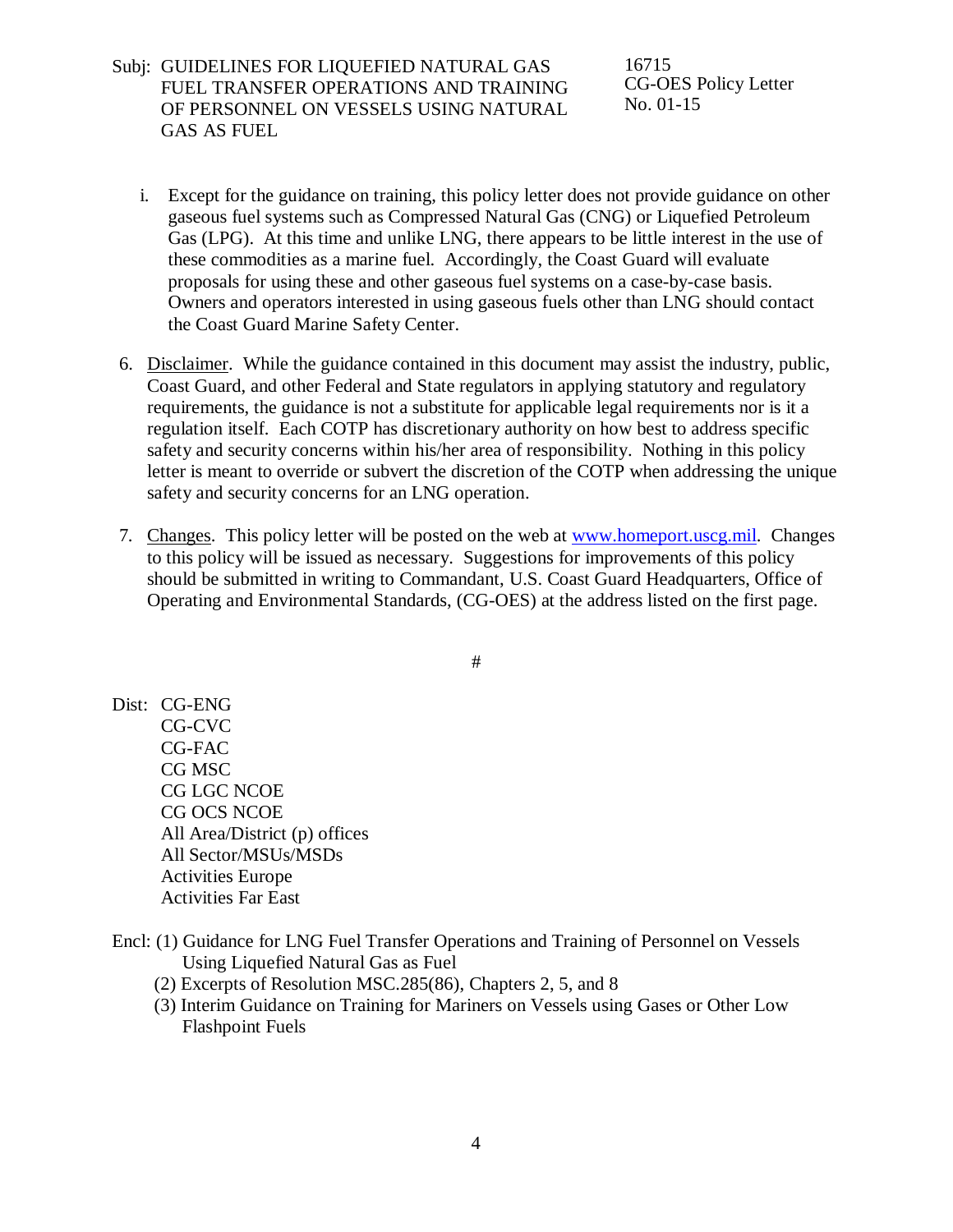# Guidance for LNG Fuel Transfer Operations on Vessels Using Natural Gas as Fuel

The guidelines described below are derived from the Coast Guard's regulations governing the safe design, construction, equipment, inspection, testing and operation of vessels that carry oil and hazardous materials in bulk. As used in this policy letter, "bulk" means without mark or count and directly loaded into a hold or tank on a vessel without containers or wrappers. With regard to procedures for fuel transfer operations and specialized equipment on vessels using natural gas as fuel, the guidelines below may be used to achieve a level of safety that takes into account characteristics specific to LNG fueled ships and LNG fuel transfer operations. Although low pressure natural gas is the end product used for combustion in a vessel's engine, it is normally transfered and stored aboard the vessel as either a cryogenic liquid or a highly pressurized compressed gas. Accordingly, special consideration must be given to the differences that exist between various types of fuel used and handled by vessel personnel. More information and specific details related to natural gas and other alternative fuels can be obtained by visiting the U.S. Department of Energy's Alternative Fuels Data Center website at: [http://www.afdc.energy.gov](http://www.afdc.energy.gov/)

### Existing Regulations for Vessels and Facilities Providing LNG as Fuel

Existing 46 CFR Chapter I, Subchapter D prescribes the rules and regulations for tank vessels, including manned and unmanned tank barges, and provides for the uniform administration of vessel inspection requirements applicable to tank vessels carrying regulated cargoes listed in 46 CFR Table 30.25-1. Existing 46 CFR Part 154 prescribes safety standards for self-propelled vessels carrying bulk liquefied gas cargoes including natural gas. [1](#page-4-0)

46 CFR Subchapter D and 46 CFR Part 154 set forth comprehensive regulatory schemes that include requirements for vessel design, construction, equipment, inspections, tests and operations for vessels carrying LNG as cargo. These regulations direct the owner and operator of the vessel, and agent(s), to ensure that personnel involved in transfer operations possess the appropriate qualifications and understand the procedures to complete a safe transfer. To accomplish this, 46 CFR Subchapter D and 46 CFR Part 154 apply certain requirements of 33 CFR Part 155 Subpart C.

Existing 33 CFR Part 127 governs the designation and qualifications of the person in charge of a facility transfer operation and sets forth natural gas transfer procedures, noting that transfer requirements applicable to the vessel are published in 46 CFR Part 154 (see 33 CFR 127.319).

Existing regulations also provide for implementation of safety and security measures by the COTP, such as limited-access safety and security zones, where appropriate (see, generally, 33 CFR part 165).

<span id="page-4-0"></span><sup>&</sup>lt;sup>1</sup> Manned and unmanned non self-propelled barges are subject to the requirements of 46 CFR Subchapter D. In accordance with 46 CFR 30.01-5(g), manned barges carrying any of the cargoes listed in Table  $30.25$ -1 are considered individually by the Commandant and may be required to comply with the requirements of 46 CFR Subchapter O, as applicable, as well as the requirements of 46 CFR Subchapter D. The U.S. Coast Guard, Headquarters Office of Design and Engineering Standards, Commandant (CG-ENG), has determined that unmanned barges proposed to carry LNG in bulk should also be reviewed under 46 CFR Subchapter O as novel vessel designs that require concept approval.  $\overline{a}$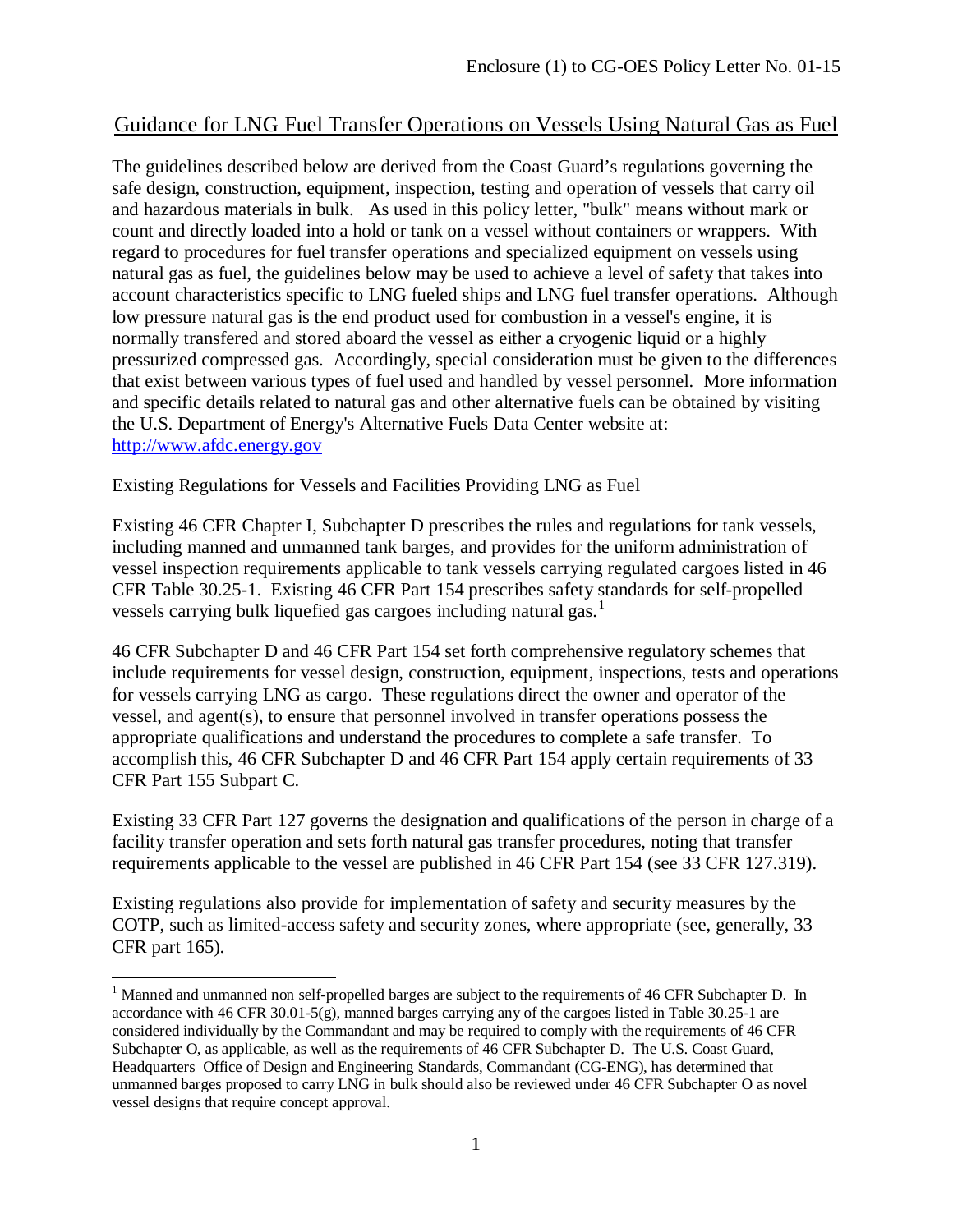### Operations, Emergency, and Maintenance Manuals

Existing regulations at 33 CFR 127.305 - 127.309 outline the requirements for having operations and emergency manuals at waterfront facilities handling LNG. Additionally, existing regulations at 46 CFR 154.1810 require vessels carrying LNG as cargo to maintain a cargo manual which lists specific details relative to the cargo, cargo systems, emergency measures, symptoms, and corrective actions to be taken in the event of an emergency. To help ensure LNG operations are conducted safely, each owner or operator of a vessel using natural gas as fuel should develop similar information which is based on specific details of their vessel and their intended operations. Each vessel should have an LNG fuel transfer system operations manual and an emergency manual which includes, but is not limited to, the information below. The master of a vessel using LNG as fuel should ensure that all personnel involved with LNG fuel use, transfer, or emergency response are familiar with the contents of the LNG fuel transfer system operations manual and meet the basic standard of competence or advanced standard of competence outlined in Enclosure (3) as appropriate for the duties to which they are assigned.

- a. Each LNG fuel transfer system operations manual should contain vessel-specific information, which includes, but is not limited to, the following as applicable:
	- (1) A description of LNG, its handling hazards as a liquid or as a gas, including frostbite or asphyxiation, its safety equipment, personal protection equipment (PPE), and necessary first aid measures;
	- (2) A description of the dangers of asphyxiation from inert gas on the vessel;
	- (3) Identification of the locations where the risk of an LNG leak and damage to steel structures is high and the measures in place (e.g. water curtains, drip pans, spill trays, specialized materials, etc.) to mitigate embrittlement of the steel structures as a result of leakage of LNG during transfer operations;
	- (4) A description of the LNG containment system, including pressure and temperature ranges and relief valve settings;
	- (5) A description of the LNG tank measurement and instrumentation system for level, pressure, and temperature control.
	- (6) A description of the operational conditions (including normal operations and bunkering) of the LNG fuel tanks, including pressures and temperatures for expected operating conditions and associated monitoring equipment;
	- (7) A definition of the operating envelope for which safe transfer operations can and cannot occur.
	- (8) Descriptions and diagrams of the components of the LNG fuel transfer system, including, but not limited to, the following as applicable:
		- (i) Recirculating, vapor, or condensate return system;
		- (ii) LNG fuel tank cool down system;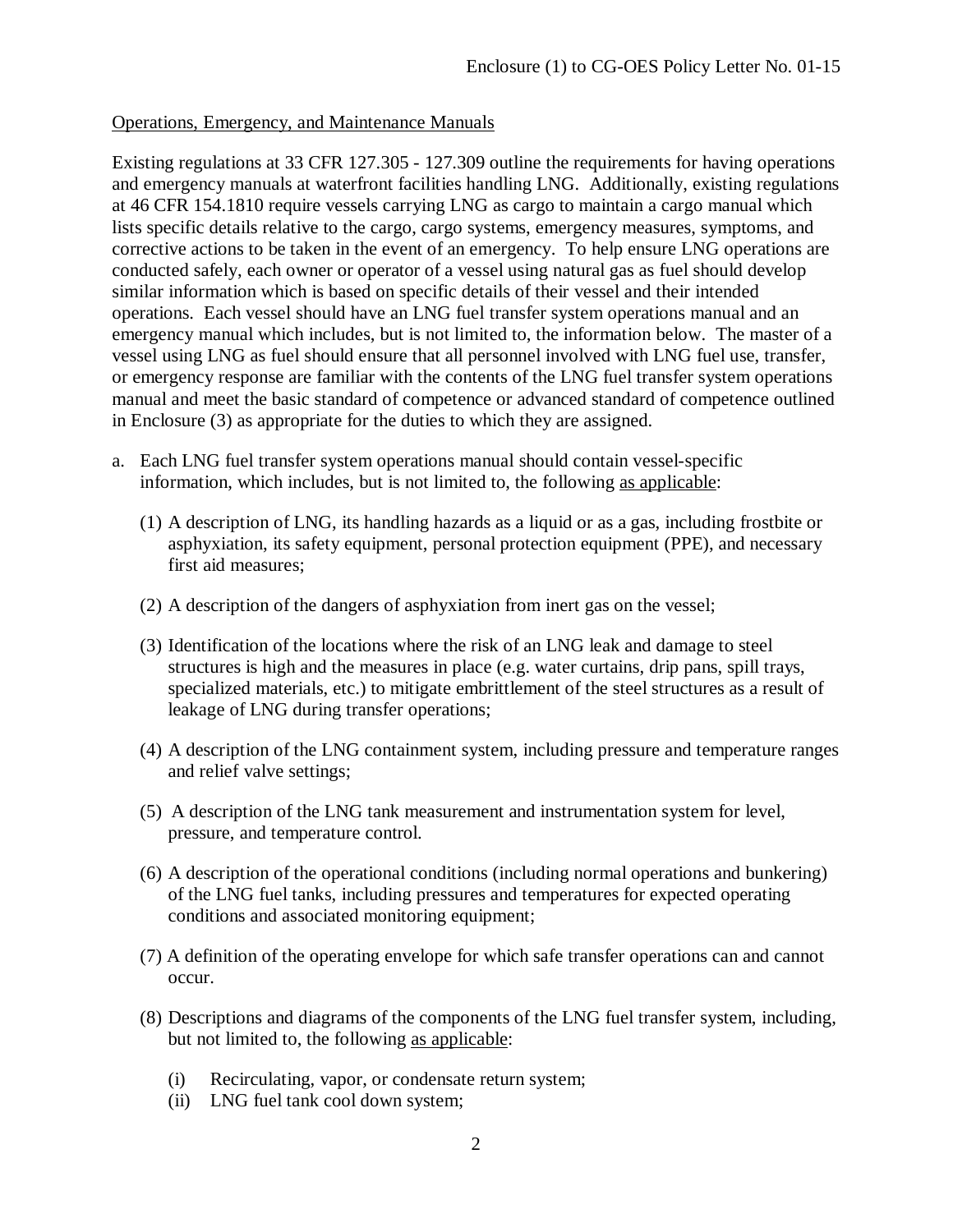- (iii) LNG fuel tank warm-up or vaporization system;
- (iv) Gas main system;
- (v) LNG fuel tank or compressor relief system and blocked liquid or gas relief system;
- (vi) Inerting system;
- (vii) Boil-off gas compressor or reliquefaction system;
- (viii) Gas detection systems;
- (ix) Alarm or safety indication systems;
- (x) Systems for venting or using boil-off gas as fuel;
- (xi) Inert gas and natural gas return tank system (if any);
- (xii) LNG fuel tank filling sequence;
- (xiii) Maximum oxygen content after inerting and maximum Nitrogen content after purging; and
- (xiv) Emergency Shutdown System.
- (9) A detailed diagram of the LNG fuel transfer area identifying:
	- (i) Electrical ignition sources;
	- (ii) Rating of all electrical components;
	- (iii) Emission sources for gas;
	- (iv) Air intakes, vents, and securing arrangements;
	- (v) Fire suppression and detection equipment;
	- (vi) Loading arms, manifold, and valves;
	- (vii) Hose connections and couplings including emergency release coupling; and
	- (viii) Emergency shutdown control locations and emergency shutdown devices.
- (10) A description of the following conditions and their symptoms, including emergency measures and corrective actions:
	- (i) LNG fuel transfer or ballast valve malfunction;
	- (ii) Low and high LNG fuel tank gas pressure and temperature;
	- (iii) High LNG fuel tank fill level alarms and shutdowns;
	- (iv) Gas compressor shutdown;
	- (v) Hull cold spot detection;
	- (vi) LNG and natural gas piping leaks (including ignited leaks);
	- (vii) Primary or secondary LNG tank or pipe barrier failures;
	- (viii) Hold boundary structural failure;
	- (ix) Fire in vent mast head;
	- (x) Reliquefaction plant failure;
	- (xi) Vaporizer malfunction or failure;
	- (xii) LNG piping or valve freeze-up;
	- (xiii) Failure of emergency shutdown system devices; and
	- (xiv) Fire on the supply side of the LNG fuel transfer.
- (11) The maximum relief valve setting or maximum allowable working pressure of the LNG fuel transfer system.
- (12) The procedures for: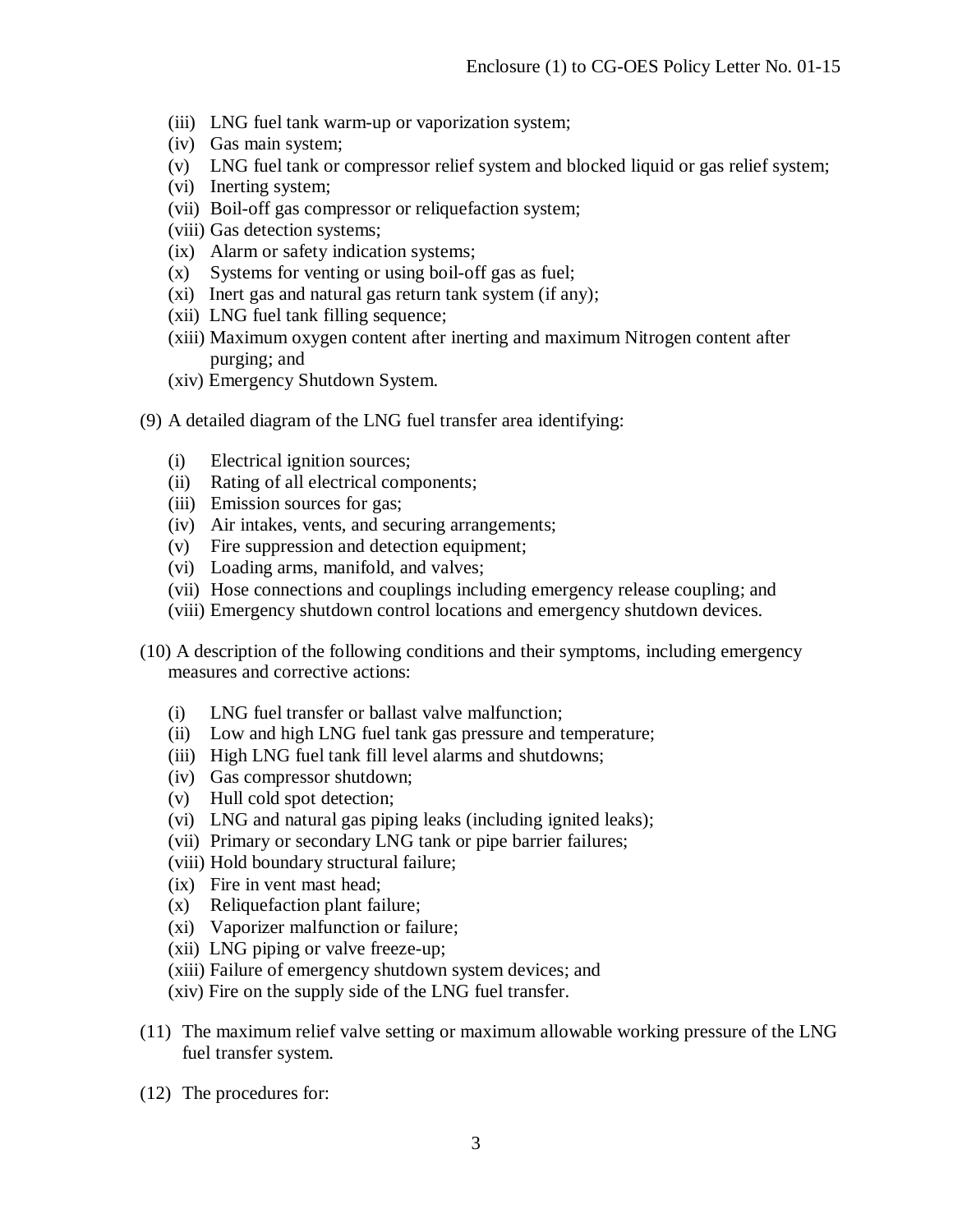- (i) LNG fuel transfer operations which should include, but not be limited to the following:
	- (a) Verifying advance notice (e.g. time and place) of transfer has been provided to the local COTP (if required);
	- (b) Ensuring personnel have appropriate PPE and gas detection equipment;
	- (c) Ensuring weather is within safe operating limits to allow a safe LNG transfer;
	- (d) Setting, securing, and clearing safety and security areas around the LNG bunkering area.;
	- (e) Conducting a pre-transfer inspection (see Conduct before a LNG Fuel Transfer below);
	- (f) System cool-down;
	- (g) Connection of systems;
	- (h) Inerting before transfer;
	- (i) LNG transfer and vapor return;
	- (j) Conducting inspections during transfer (see Conduct during a LNG Fuel Transfer below)
	- (k) System draining and purging;
	- (l) Inerting after transfer; and
	- (m) Shut down and disconnection of systems (see Conduct after a LNG Transfer below).
- (ii) LNG fuel transfer operations start-up and shutdown;
- (iii) Communications systems used during LNG fuel transfer operations;
- (iv) Gas freeing of tanks and piping systems containing residual natural gas for the purpose of conducting hot work;
- (v) Procedures for testing and entering enclosed and/or confined spaces where gas or flammable vapors may accumulate;
- (vi) Performing operations simultaneously while LNG transfer operations are taking place (see paragraph (e) under section heading "Transfer Operations"); and
- (vii) Handling emergencies during the LNG transfer operations.
- (13) Any other safety matters relating to operation of the LNG fuel transfer equipment, systems, or piping;
- (14) The duties and responsibilities of each person assigned for LNG fuel transfer operations; and
- (15) A definition and description of the LNG bunkering safety and security areas.
- b. Each emergency manual should contain the following information, as applicable:
	- (1) LNG spill and ignited leak response procedures, including contacting response organizations and evacuation or relocation of persons onboard;
	- (2) Emergency LNG fuel transfer system shutdown procedures;
	- (3) A description of the fire equipment and systems, and their operating procedures;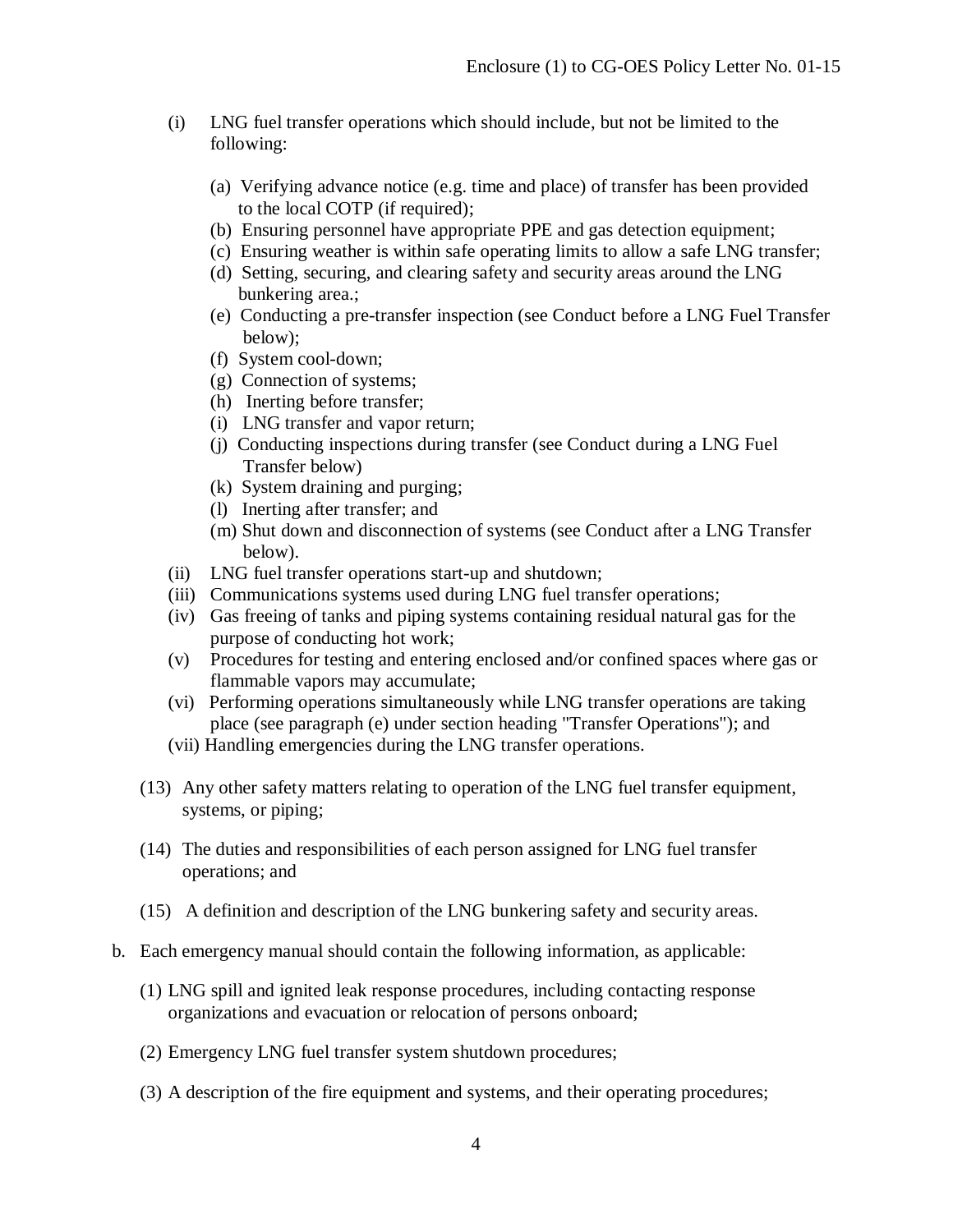- (4) A description of the emergency lighting and emergency power systems;
- (5) Emergency contact information for local Coast Guard units, hospitals, fire departments, police departments, and other emergency response organizations;
- (6) First aid procedures and, if there are first aid stations, the locations of each station; and
- (7) Contingency plans for handling the following emergencies:
	- (i) Fire in or near the vicinity of the location where LNG is being transferred;
	- (ii) LNG or natural gas leakage;
	- (iii) Hose, coupling, or loading arm failure;
	- (iv) Mooring line or mooring equipment failure;
	- (v) Communication failure;
	- (vi) Power failure;
	- (vii) Personnel injuries (frost burns, suffocation, etc.);
	- (viii) Emergency departure procedures;
	- (ix) LNG spills that come into contact with the deck or hull;
	- (x) Breaches in safety or security areas;
	- (xi) Trapped liquid or blocks in LNG transfer lines; and
	- (xii) Rollover within LNG tanks.

c. Each maintenance manual should meet the guidelines specified in Chapter 8, Section 8.3, of IMO Resolution MSC.285(86), "Interim Guidelines on Safety for Natural Gas-Fuelled Engine Installations in Ships." (See Enclosure (2) to CG-OES Policy Letter 01-14)

The LNG fuel transfer system operations manual, emergency manual and maintenance manual should be kept up to date and maintained aboard the vessel such that they are readily available to vessel personnel and Coast Guard marine inspectors upon request.

The LNG fuel transfer system operations manual, emergency manual and maintenance manual(s) should be reviewed by the COTP/OCMI for accuracy prior to the first transfer of LNG and periodically during scheduled inspections and cargo transfer monitors. COTPs/OCMIs should discuss and become familiar with intended operations, emergency response actions, and plans for periodic maintenance with vessel owners and operators well in advance of any intended operations.

#### Transfer Operations

- a. Person In Charge (PIC): LNG fuel transfer procedures should designate, either by name or by position in the crew, the person in charge of each transfer operation.
- b. Qualifications of PIC: Each person designated as a person in charge of a LNG fuel transfer operation should meet the following qualifications:
	- (1) Holds an MMC with an appropriate officer endorsement issued under 46 CFR part 10 and 11, or STCW Chapter II or III for foreign flag vessels, authorizing service on board the vessel; and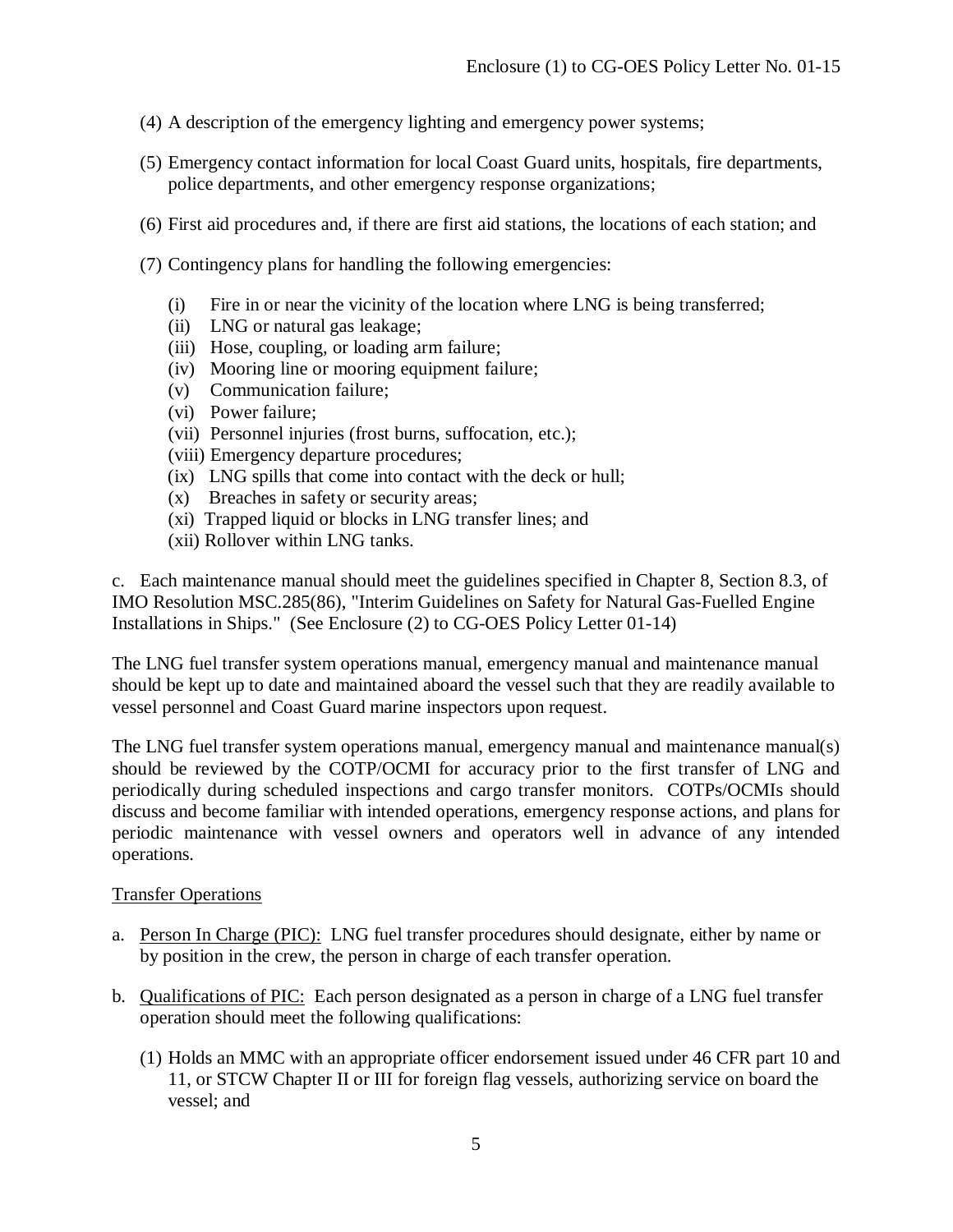- (2) Meets the training guidance of IMO's, STCW.7/Circ.23, or Enclosure 3, for Advanced training.
- c. Notification of Transfer: LNG fuel transfer operations should not be conducted without advance notice given to the local COTP. The time and place of each transfer operation should be provided at least 4 hours before it begins.
- d. Transfer Procedures: Vessels using natural gas as fuel should have transfer procedures that meet the appropriate requirements of 33 CFR 155.720 through 155.760, and 33 CFR Part 156 when transferring LNG:
	- (1) To or from the vessel; and
	- (2) From tank to tank within the vessel.

e. Simultaneous Operations: The Coast Guard recognizes that simultaneous operations may be necessary in certain situations in order to allow for a non-disruptive flow of ship and port operations. Currently there is limited experience addressing the concept of conducting simultaneous shipboard operations (e.g., passenger, cargo, or ship store loading operations, etc.) while LNG fuel transfer operations are taking place. If simultaneous operations are to occur during LNG fuel transfer operations, a formal operational risk assessment may be conducted by the facility owner to address the added hazards and evaluate the potential risks. The results of the assessment may be used to help the COTP determine whether the operations may be conducted safely. Guidance for conducting risk assessments found in Det Norske Veritas - Germanisher Lloyd's, DNVGL-RP-0006: 2014-01, "Development and Operation of LNG Bunkering Facilities," and ISO's ISO/TS 18683:2015, "Guidelines for Systems and Installations for Supply of LNG to Ships" may be used to help guide the risk assessment process. Vessel owners/operators considering the need to conduct simultaneous operations should contact and discuss their intentions with the local COTP having jurisdiction over the area where the operation will be conducted. Local COTPs should contact Commandant, U.S. Coast Guard Headquarters, Office of Operating and Environmental Standards, (CG-OES) for assistance when considering simultaneous operations in their areas of responsibility.

f. Safety and Security areas: In order to reduce the potential for the introduction of uncontrolled events and ignition hazards, safety and security areas should be established as recommended by ISO/TS 18683:2015, Guidelines for Systems and Installations for Supply of LNG as Fuel to Ships, (2013).

- g. Conduct before a LNG Fuel Transfer: The following pre-transfer actions should be conducted by the person in charge of a vessel receiving LNG for use as fuel:
	- (1) Inspect the transfer piping system and equipment to be used during the transfer and ensure that any worn or inoperable parts are repaired or replaced;
	- (2) Review and agree with the person in charge of transferring LNG to the vessel as to:
		- (i) The sequence of transfer operations;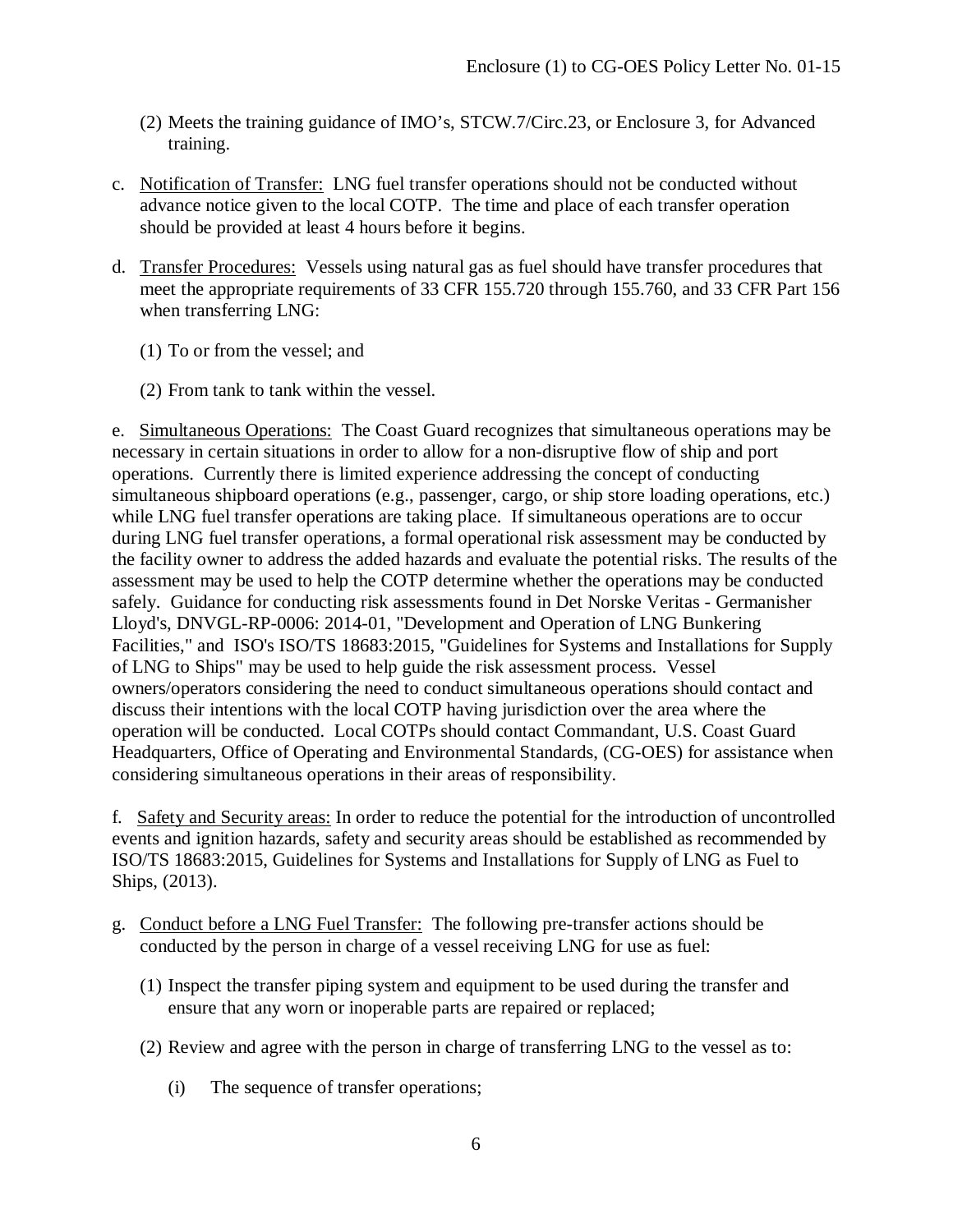- (ii) The transfer rate and duration;
- (iii) The duties, location, and watches of each person assigned for transfer operations;
- (iv) Emergency procedures; and
- (v) For each of the tanks from which LNG will be transferred, note the pressure, temperature, and volume to ensure that they are safe for transfer to the vessel's tanks and piping systems;
- (3) Ensure that transfer connections allow the vessel to move to the limits of its moorings without placing strain on the loading arm or transfer piping system;
- (4) Ensure that each part of the transfer system is aligned to allow the flow of LNG to the desired location;
- (5) Ensure that warning signs are displayed;
- (6) Eliminate all ignition sources in the LNG fuel transfer area;
- (7) Ensure that personnel are on duty in accordance with the LNG fuel transfer system operations manual;
- (8) Ensure that safety and security areas are set and clear;
- (9) Ensure firefighting equipment is ready for use;
- (10) Test the following to determine that they are operable:
	- (i) The sensing and alarm systems;
	- (ii) The emergency shutdown system; and
	- (iii) The communication systems;
- (11) Ensure climatic conditions are within the established safe operating envelope; and

(12) Ensure appropriate paper work has been completed (e.g. Declaration of Inspection required by 33 CFR 127.317 and 33 CFR 156.150).

- h. Conduct during a LNG Fuel Transfer: During the LNG fuel transfer operation, the person in charge of receiving LNG for use as fuel should:
	- (1) Be in continuous communication with the person in charge of transferring LNG to the vessel;
	- (2) Have continuous control of system pressure, temperature, and tank levels;
	- (3) Ensure that an inspection of the transfer piping and equipment for leaks, defects, and other symptoms of safety and operational problems is conducted at regular intervals during transfer; and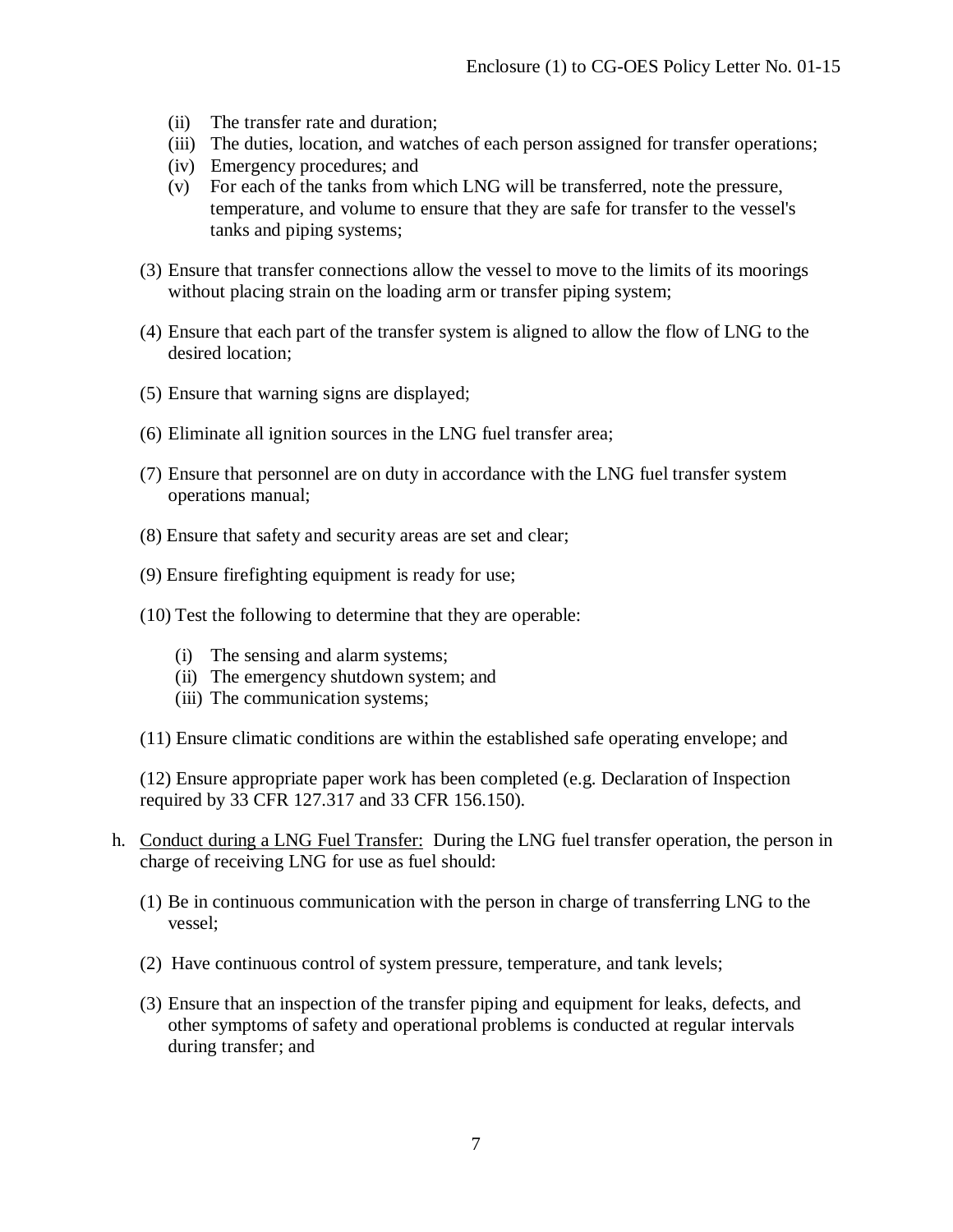- (4) Ensure that the transfer operations are discontinued before electrical storms or upon notification of any contingency identified in the emergency manual.
- i. Conduct after a LNG Fuel Transfer: After a LNG fuel transfer, the person in charge of receiving LNG for use as fuel should ensure that the hoses, manifold, and piping used during the transfer operation are purged so that natural gas levels are below the lower flammability level and are:
	- (1) Properly drained and inerted prior to disconnecting;
	- (2) Free of residual LNG; and
	- (3) Securely blanked.
- J. Job aides: In an attempt to establish standardized procedures assosciated with LNG bunkering operations, several industry organizations have developed or are developing job aides that owners and operators of vessels using LNG as fuel may find useful. Names and links to some of the organizations are listed below:
	- (1) World Ports Climate Initiative (WPCI); http://www.lngbunkering.org/
	- (2) Society of International Gas Tanker and Terminal Operators (SIGTTO); [http://www.sigtto.org/publications/publications-and-downloads;](http://www.sigtto.org/publications/publications-and-downloads) and
	- (3) International Organization for Standardization. <http://www.iso.org/iso/home.html>

Owners and operators of vessels intending to use natural gas as fuel are encouraged to become familiar with available industry standards and guidelines. Standards and Guidelines for Natural Gas Fueled Ships, produced by the LNG Ship Fuel Advisory Group and published on its behalf by SIGTTO and the Society for Gas as a Marine Fuel (SGMF) provides a comprehensive listing of the standards and guidelines that are currently available. The list may be viewed at the following web address:

<http://www.sgmf.info/media/5637/standards-guidelines-natural-gas-fuelled-v5k1.pdf>

### Vessel Equipment

- a. Bunkering Systems: A vessel's bunkering station and bunkering system should comply with Chapter 2, Sections 2.9.1 and 2.9.2, of IMO Resolution MSC.285(86). (See Enclosure (2) of CG-OES Policy Letter 01-14)
- b. Deck Lighting: A vessel engaged in transfer operations between sunset and sunrise should have deck lighting that illuminates the transfer area, and is suitable for service in the intended location including meeting any applicable hazardous area equipment requirements. Lighting should be located or shielded so as not to mislead or otherwise interfere with navigation on the adjacent waterways. Lighting should adequately illuminate: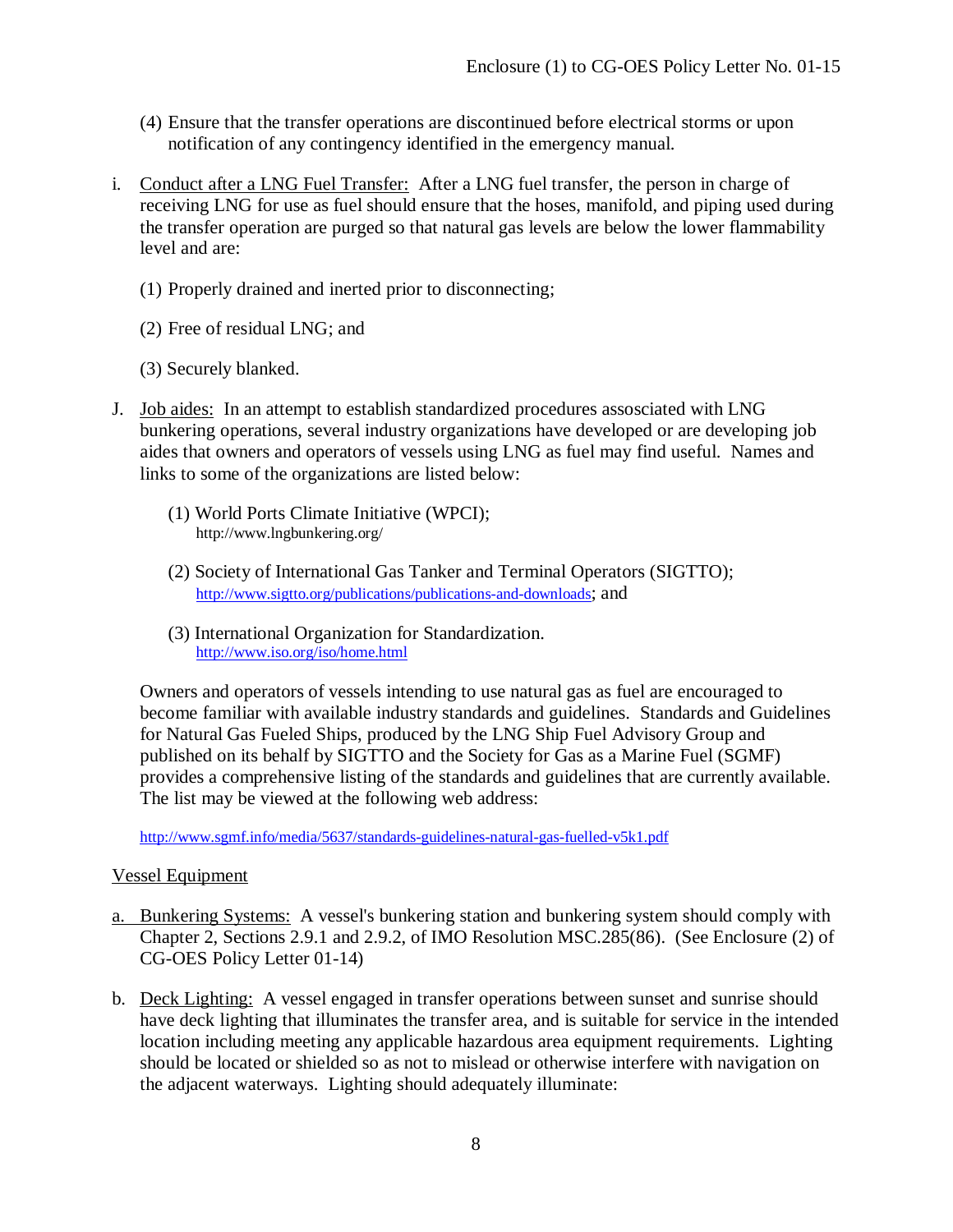- (1) Each transfer operation's work area and each transfer connection point in use on the vessel; and
- (2) Each transfer operation's work area and each transfer connection point in use in the transfer system transferring to the vessel.

Where the illumination is apparently inadequate, it may be verified by instruments that measure the levels of illumination. On a horizontal plane 3 feet above the deck the illumination should measure at least:

- (1) 5.0 foot-candles at transfer connection points; and
- (2) 1.0 foot-candle in transfer operations work areas.
- c. Personnel Protection: Personal protective equipment should be provided to protect personnel involved with LNG handling and transfer operations from exposure to cryogenic liquid. The following personal protective equipment should be provided in a place where it is readily available to personnel:

(1) Gloves;

(2) Full face shields;

(3) Fit-for-purpose clothing;

(4) Protective footwear such as leather, safety-toed work boots (no canvas sneakers should be worn during LNG fueling or transfer operations); and

(5) Hard hats.

- d. Portable Gas Detectors: Each vessel using LNG as fuel should have at least two portable gas detectors capable of measuring 0-100% of the lower flammable limit of methane and be readily available for use by personnel engaged in LNG fuel transfer operations.
- e. Radio and Communication Equipment: Radio and communication equipment should meet the following specifications:
	- (1) Radio and communication equipment with antennas located where flammable gas may accumulate should be secured prior to transfer;
	- (2) Portable radio devices for use during the LNG fuel transfer operations should be tested and listed or certified intrinsically safe (UL 913 or IEC 60079-11, Ex "ia") by an independent laboratory accepted by the Commandant under 46 CFR part 159;
	- (3) Portable electronic devices such as mobile phones, cameras, and other devices using batteries should not be allowed in hazardous areas unless they are listed or certified intrinsically safe (UL 913 or IEC 60079-11, Ex "ia") by an independent laboratory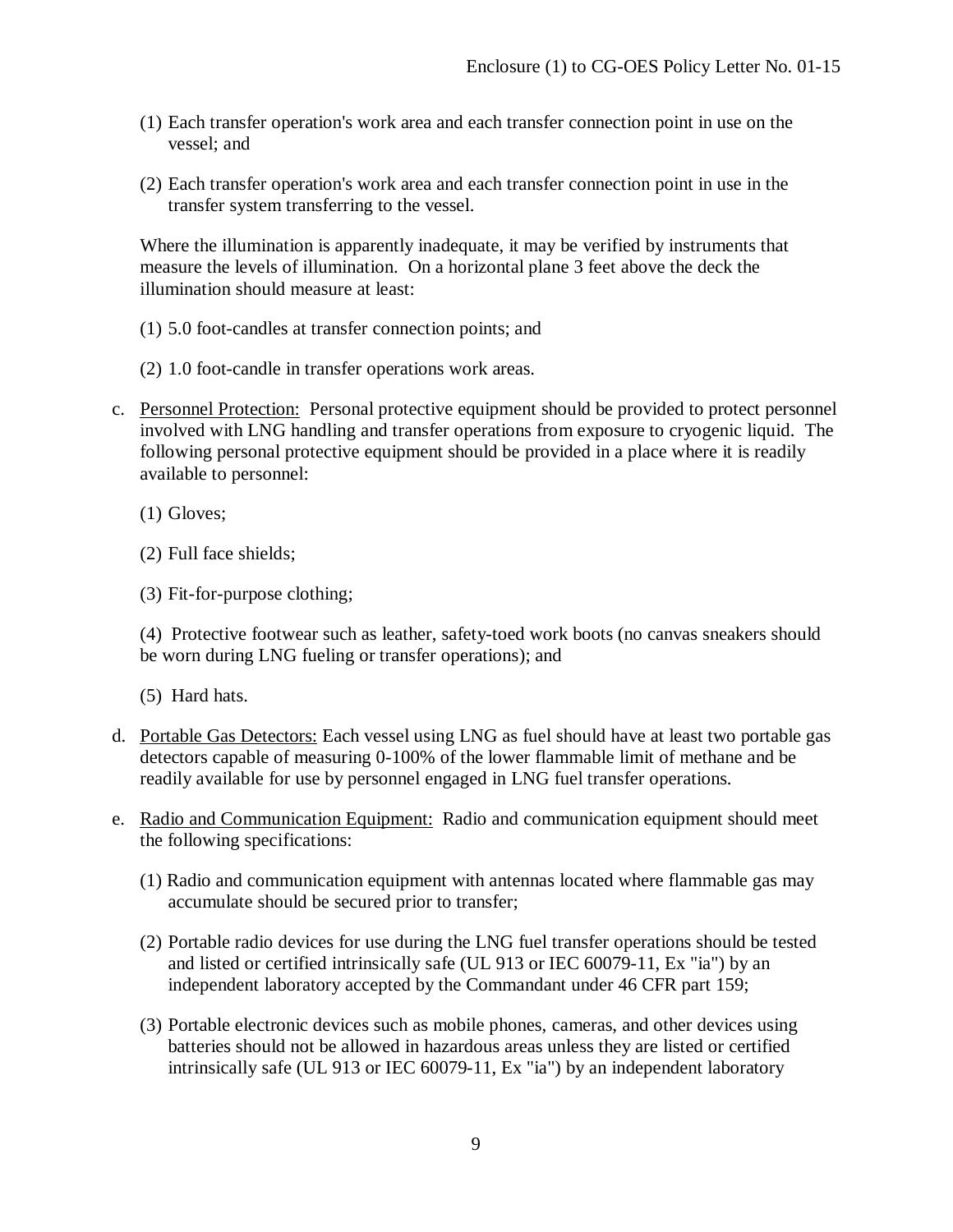accepted by the Commandant under 46 CFR part 159; and

- (4) Antennas of radio and communication equipment should be located in non-hazardous locations when possible. The antenna location should not pose an obstruction to helicopter landing areas, platform cranes, or other unit operations, and antenna feed lines should be protected from possible physical damage.
- f. LNG Fuel Transfer Hoses: LNG fuel transfer hoses stored on the vessel for the purpose of transferring LNG for use as fuel on the vessel should meet the requirements of 46 CFR 154.551.

Transfer hose connections should include provisions to prevent electrical flow during connection or disconnection of the transfer hose string through the hose string or the loading arm. Insertion of one short length of non-conducting hose without internal bonding in each transfer hose string or installation of an insulating flange should be addressed.

Each transfer hose string should contain only one electrically discontinuous length of hose or insulating flange to prevent electrostatic build-up in the hose string.

- g. LNG Bunkering Manifold: The LNG bunkering manifold should be designed to withstand the external loads during bunkering. The connections at the bunkering station should be of a dry-disconnect type equipped with additional safety dry break-away coupling/self-sealing quick release.
- h. Spill Protection: Areas of the LNG transfer system where the potential for spillage of LNG is high should be provided with drip trays, spill pans, and/or other means (e.g. water curtains) to protect steel structures of the vessel from coming in contact with LNG.
- i. Emergency Shutdown: An emergency shutdown system should be provided for the LNG fuel transfer system at each transfer control location. The transfer operation should be capable of being stopped safely and effectively without release of liquid or vapor by an emergency shutdown device (ESD) signal. The ESD signal should be transmitted both to the ship and to the supplier to ensure that appropriate actions are taken both on the delivering bunkering system as well as on the receiving ship. The system should include mutliple barriers to ensure system shutdown in the event of primary component failures (e.g. ESD1, ESD2, and breakaway couplings). The system should be capable of manual, remote, and automatic operation of the shutdown valve recommended in IMO Resolution MSC.285(86), Chapter 2, Section 2.9.2.2, (Enclosure 2 to CG-OES Policy Letter 01-14), and may be integrated with the safety systems described in 46 CFR 62.35-50. Owners and operators are encouraged to incorporate ESD arrangements meeting the Society of International Gas and Tanker Terminal Operators (SIGTTO) publication, " ESD Arrangements & Linked Ship/Shore Systems for Liquefied Gas (2009)." The ESD system should be appropriate for the size and type of vessel and should be activated by some or all of the following:
	- (1) gas detection;
	- (2) leak detection;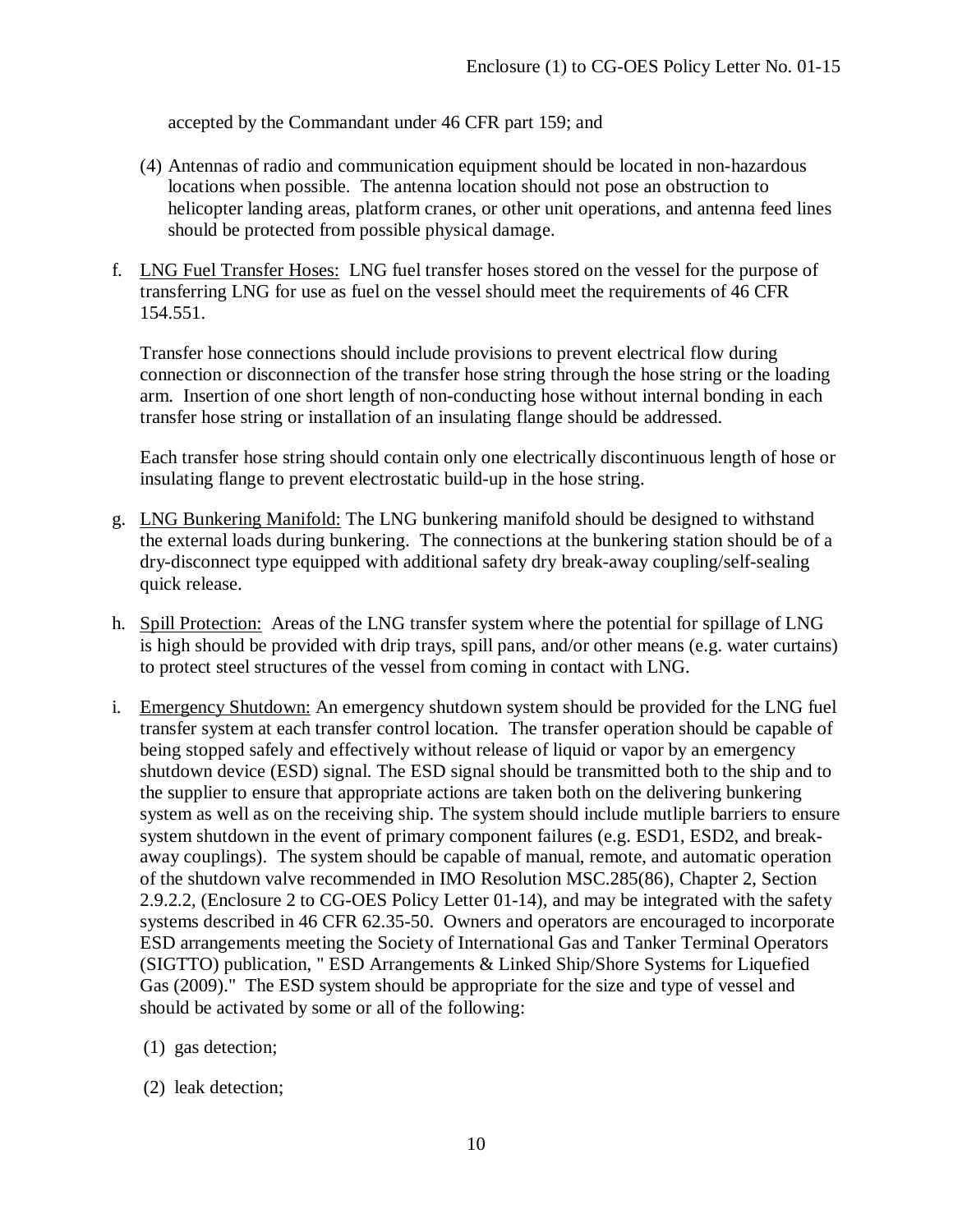- (3) fire detection;
- (4) manual activation from ship and facility;
- (5) ship drift/movement of supply vehicle;
- (6) power failure;
- (7) high level in receiving tank; and
- (8) abnormal pressure in transfer system.
- j. Alarms and Indicators: Alarms and indicators should be installed as outlined by IMO Resolution MSC.285(86), Chapter 2, Sections 2.9.1.3, 2.9.2.3, 2.9.2.4, and Chapter 5, Section 5.2.2 (Enclosure 2 to CG-OES Policy Letter 01-14), and should be co-located with the controls for manual activation of the emergency shutdown system. Remote indicators for pressure in the transfer lines and between the stop valve and connection to shore at each transfer pipe should also be provided at the transfer control location.

### Miscellaneous

Hot Work: Hot work must be conducted in accordance with the regulations to which the vessel is inspected. Alternatively, where no regulations are specified, the requirements outlined in 46 CFR 91.50-1 should be followed. For inspected vessels see: 46 CFR 35.01-1, 71.60-1, 91.50-1, 109.573, 115.710, 126.160, 148.405, 151.50-30, 154.1800, 167.30-10, 176.710, and 189.50-1. Additonally, facility operators must ensure that the requirements of 33 CFR 154.735(l) are met as applicable.

No person should conduct welding, torch cutting, or other hot work on a vessel moored at a facility subject to the requirements of 33 CFR Part 127 unless:

- (1) The COTP has issued a permit for that hot work; and
- (2) The conditions of the permit are met.

In accordance with 33 CFR 156.120 (dd), welding and hot work are prohibited on vessels during the transfer of flammable or combustible liquids.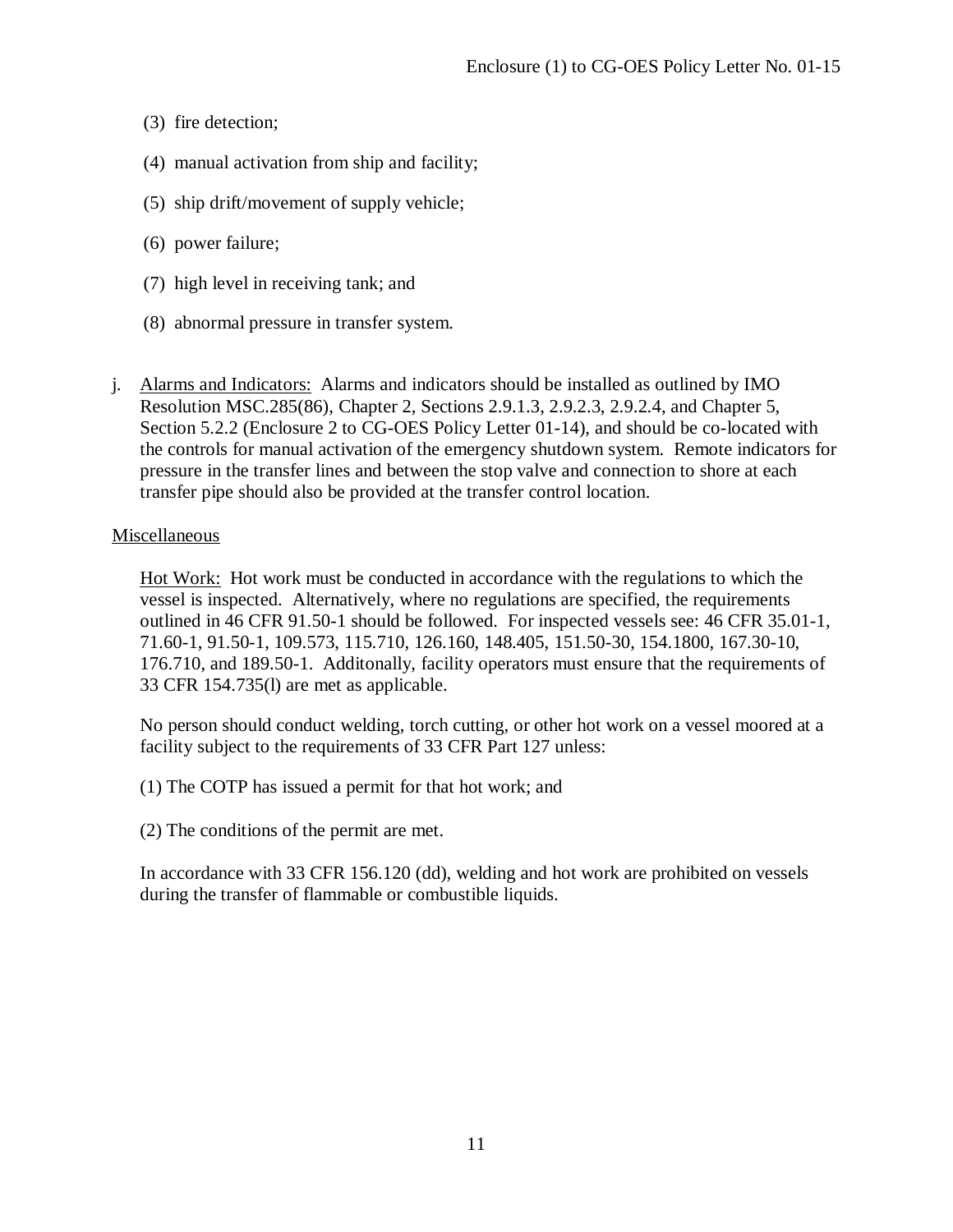## **RESOLUTION MSC.285(86) (adopted on 1 June 2009) (Excerpt of)**

### **INTERIM GUIDELINES ON SAFETY FOR NATURAL GAS-FUELLED ENGINE INSTALLATIONS IN SHIPS**

This excerpt (Chapter 2, Sections 2.9.1 and 2.9.2, Chapter 5, Section 5.2.2, and Chapter 8, Section 8.3 of MSC.285(86)) constitutes a fair use of copyrighted material as provided for in Title 17 of the United States Code, § 107 of the Copyright Act of 1976, as amended. For the complete text of MSC.285(86), please visit http://www.imo.org/KnowledgeCentre.

### **CHAPTER 2**

#### **2.9 Fuel bunkering system and distribution system outside machinery spaces**

#### **2.9.1** *Fuel bunkering station*

2.9.1.1 The bunkering station should be so located that sufficient natural ventilation is provided. Closed or semi-enclosed bunkering stations should be subject to special consideration. The bunkering station should be physically separated or structurally shielded from accommodation, cargo/working deck and control stations. Connections and piping should be so positioned and arranged that any damage to the gas piping does not cause damage to the vessel's gas storage tank arrangement leading to uncontrolled gas discharge.

2.9.1.2 Drip trays should be fitted below liquid gas bunkering connections and where leakage may occur. The drip trays should be made of stainless steel, and should be drained over the ship's side by a pipe that preferably leads down near the sea. This pipe could be temporarily fitted for bunkering operations. The surrounding hull or deck structures should not be exposed to unacceptable cooling, in case of leakage of liquid gas. For compressed gas bunkering stations, low temperature steel shielding should be provided to prevent the possible escape of cold jets impinging on surrounding hull structure.

2.9.1.3 Control of the bunkering should be possible from a safe location in regard to bunkering operations. At this location tank pressure and tank level should be monitored. Overfill alarm and automatic shutdown should also be indicated at this location.

#### **2.9.2** *Bunkering system*

2.9.2.1 The bunkering system should be so arranged that no gas is discharged to air during filling of storage tanks.

2.9.2.2 A manually-operated stop valve and a remote operated shutdown valve in series, or a combined manually-operated and remote valve should be fitted in every bunkering line close to the shore connecting point. It should be possible to release the remote-operated valve in the control location for bunkering operations and or another safe location.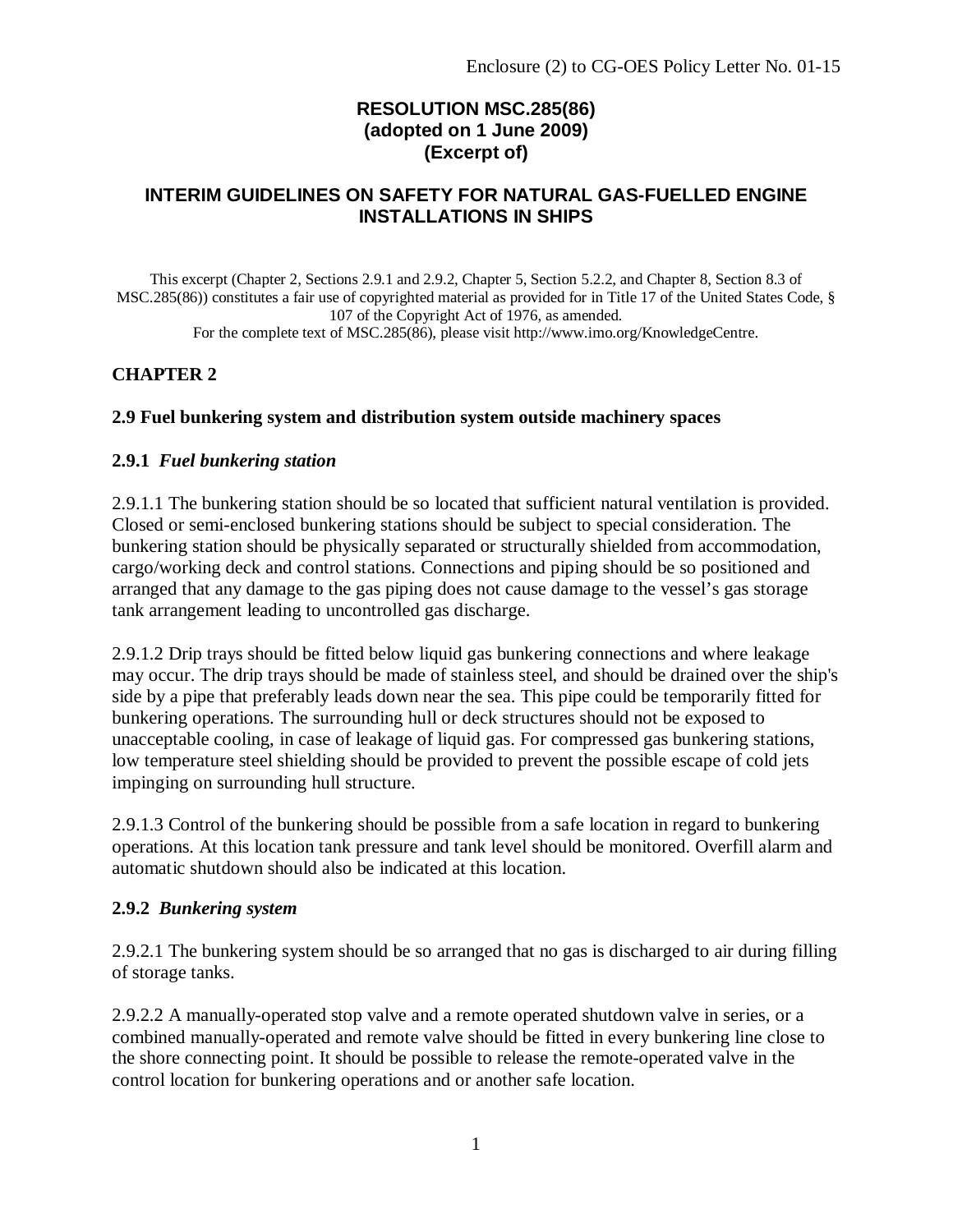2.9.2.3 If the ventilation in the ducting around the gas bunkering lines stops, an audible and visual alarm should be provided at bunkering control location.

2.9.2.4 If gas is detected in the ducting around the bunkering lines an audible and visual alarm should be provided at the bunkering control location.

2.9.2.5 Means should be provided for draining the liquid from the bunkering pipes at bunkering completion.

2.9.2.6 Bunkering lines should be arranged for inerting and gas freeing. During operation of the vessel the bunkering pipes should be gas free.

## **CHAPTER 5**

5.2.2 Each tank should be monitored with at least one local indicating instrument for pressure and remote pressure indication at the control position. The pressure indicators should be clearly marked with the highest and lowest pressure permitted in the tank. In addition, high-pressure alarm, and if vacuum protection is required, low pressure alarm should be provided on the bridge. The alarms should be activated before the set pressures of the safety valves are reached.

## **CHAPTER 8**

### **8.3 Maintenance**

- 8.3.1 A special maintenance manual should be prepared for the gas supply system on board.
- 8.3.2 The manual should include maintenance procedures for all technical gas-related installations, and should comply with the recommendations of the suppliers of the equipment. The intervals for, and the extent of, the replacement/approval of gas valves should be established. The maintenance procedure should specify who is qualified to carry out maintenance.
- 8.3.3 A special maintenance manual should be prepared for electrical equipment that is installed in explosion hazardous spaces and areas. The inspection and maintenance of electrical installations in explosion hazardous spaces should be performed in accordance with a recognized standard.
- 8.3.4 Any personnel that should carry out inspections and maintenance of electrical installations in explosion hazardous spaces should be qualified pursuant to IEC 60079- 17, item 4.2.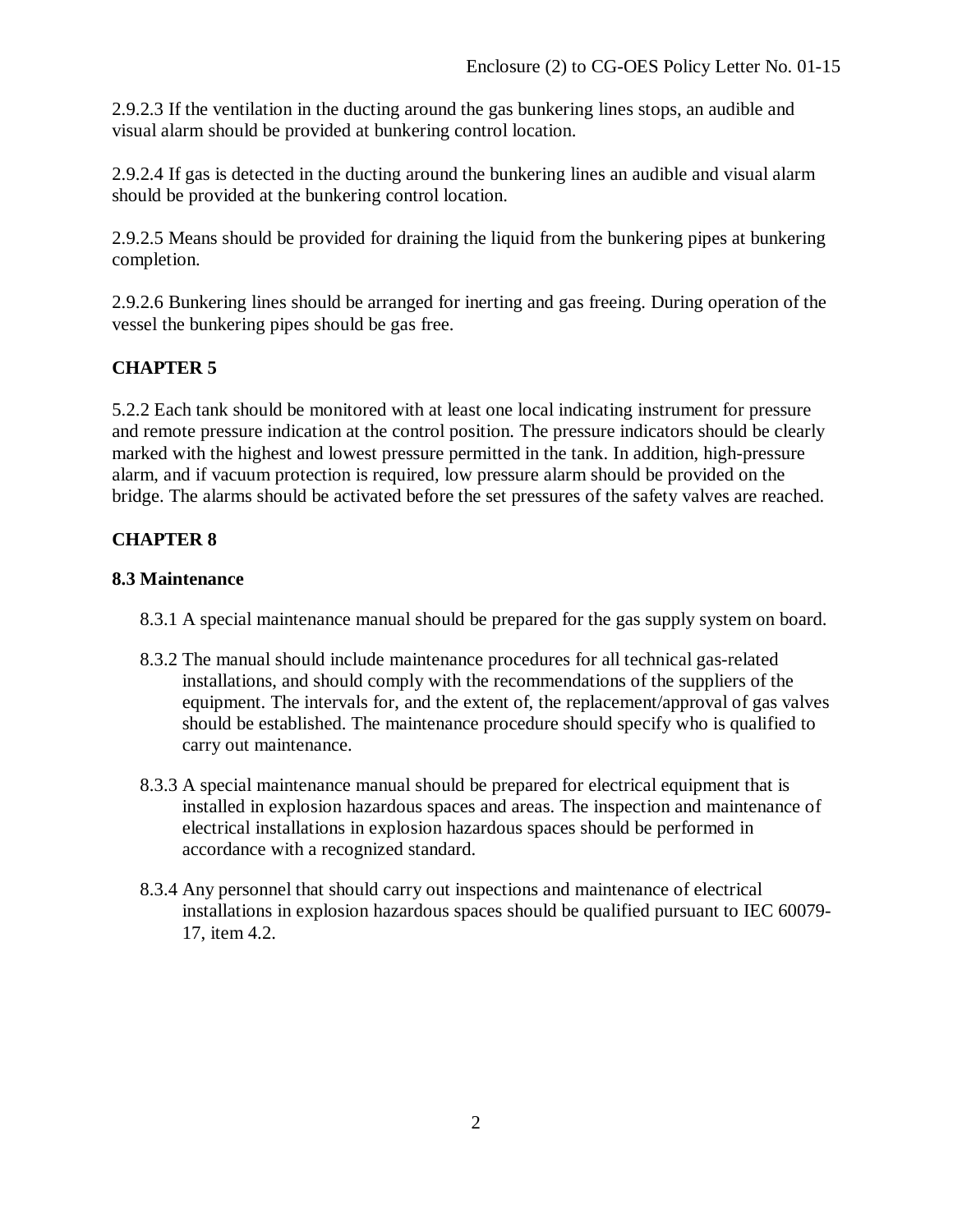## **TRAINING GUIDANCE FOR MARINERS ON VESSELS USING GASES OR OTHER LOW FLASHPOINT FUELS**

This interim guidance is based upon STCW.7/Circ.23, *Interim guidance on training for seafarers on board ships using gases or other low-flashpoint fuels*.

## **1 GENERAL**

1.1 This training guidance recommends the level of competence necessary for the safe operation of natural gas fuel systems. This guidance is consistent with the IMO's STCW.7/Circ.23, *Interim guidance on training for seafarers on board ships using gases or other low-flashpoint fuels*. Accordingly, each mariner onboard a natural gas-fueled vessel should meet the training guidance appropriate for the position they fill on the vessel. This applies equally to inspected and uninspected vessels on domestic or international voyages.

1.2 Mariners on U.S. vessels must comply with requirements in 46 CFR 15.405 (Familiarity with vessel characteristics) and 46 CFR 15.1105 (Familiarization and basic training), as appropriate, before assuming their duties and responsibilities. Mariners on non-U.S. vessels should receive familiarity training required by the International Convention on Standards of Training, Certification and Watchkeeping for Seafarers, (STCW) Regulations I/14, *Responsibilities of companies*.

1.3 In addition, mariners employed on these vessels should receive appropriate training on the risks and emergency procedures associated with the use of gases or other low flashpoint fuels, in accordance with their duties and responsibilities. On that basis, the following training levels have been identified:

.1 basic training for mariners responsible for designated safety duties associated with the care, use or in emergency response to gases or other low flashpoint fuels; and

.2 advanced training for the masters, engineer officers and all personnel with immediate responsibility for the care and use of the fuel and fuel systems onboard vessels using gases or other low flashpoint fuels.

1.4 For the purpose of these guidelines, "*gases or low flashpoint fuels"* means gaseous or liquid fuel having a flashpoint lower than otherwise allowed under 46 CFR 58.01-10(a)(1).

# **2 TRAINING GUIDANCE**

2.1 Prior to being assigned duties on board a vessel using gases or other low flashpoint fuels, all mariners should receive appropriate training in accordance with this section.

2.2 Mariners responsible for designated safety duties associated with the care, use or in emergency response to the fuel on board these vessels should receive basic training or instruction in accordance with paragraph 3.1 and should meet the standard of competence specified therein.

2.3 Masters, engineer officers and all personnel with immediate responsibility for the care and use of fuel and fuel systems on board these vessels should receive advanced training in accordance with paragraph 3.2 and should meet the standard of competence specified therein.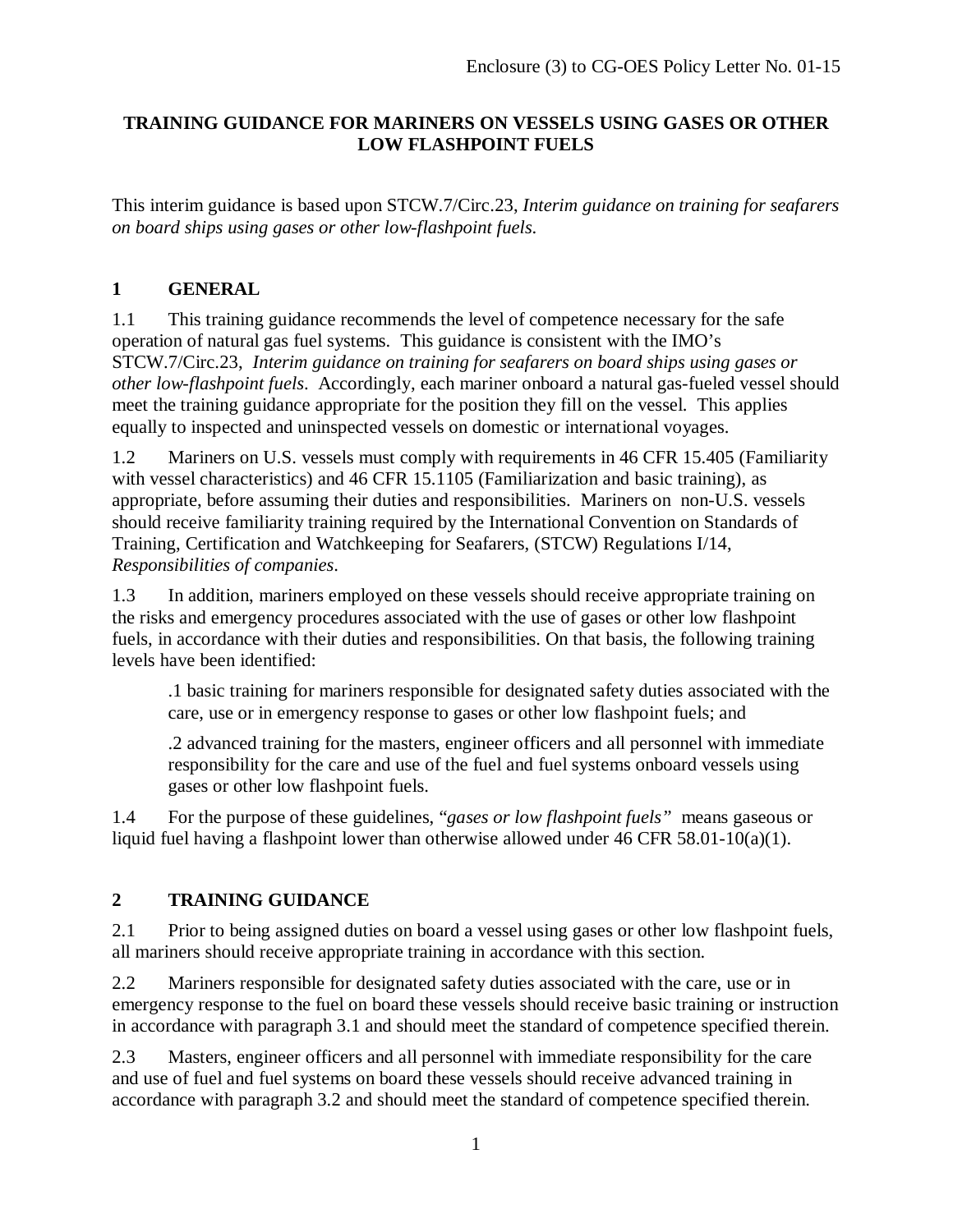2.4 Basic and advanced training should be given by qualified personnel experienced in the handling of gases or other low flashpoint fuels and the safety procedures involved.

2.5 It is important to emphasize the value of risk analysis to the mariner. All relevant risk analyses should be made available during training with the intent of improving the student's future decision making so that it results in the mitigation or elimination of any adverse effects during an unplanned event or emergency.

2.6 Reducing training may be appropriate for vessel personnel onboard non-passenger vessels of less than 200 GRT/500 GT using gases or other low flashpoint fuels if there are other appropriate safety precautions in effect. These reductions should be recorded in the documentary evidence listed in Section 5 of this document. These precautions may include, but are not limited to, limiting the quantity of fuel carried to less than 10 cubic meters, the immediate availability of appropriate shore based emergency response, routes limited to within 1 hour of properly trained maintenance personnel, methods of bunkering that include multiple levels of safety under the supervision of someone fully trained in accordance with the advanced standards or a tankerman PIC (LG) and other provisions that adequately allow for safe operations. The company should consider the ability of its shipboard personnel to safely and comprehensively respond to emergency situations and the ability of those personnel to safely operate the equipment, keeping in mind specific hazards associated with using gases or other low flashpoint fuels. Any questions regarding the reduction in training should be directed through a formal request to:

Commandant (CG-OES-1) Attn: Maritime Personnel Qualifications Division US Coast Guard Stop 7509 2703 Martin Luther King Jr Ave SE Washington, DC 20593-7509

## CGOES1@uscg.mil

# **3 STANDARDS OF COMPETENCE**

### **3.1 Standard of competence for basic training**

3.1.1 Mariners responsible for designated safety duties associated with the care, use or in emergency response to the fuel on board vessels using gases or other low flashpoint fuels should, before being assigned to shipboard duties:

3.1.1.1 receive basic training or instruction on the use of gases or other low flashpoint fuels so as to:

3.1.1.1.1 contribute to the safe operation of a vessel using gases or other low flashpoint fuels;

3.1.1.1.2 take precautions to prevent hazards on a vessel using gases or other low flashpoint fuels;

3.1.1.1.3 apply occupational health and safety precautions and measures;

3.1.1.1.4 carry out firefighting operations on a vessel using gases or other low flashpoint fuels;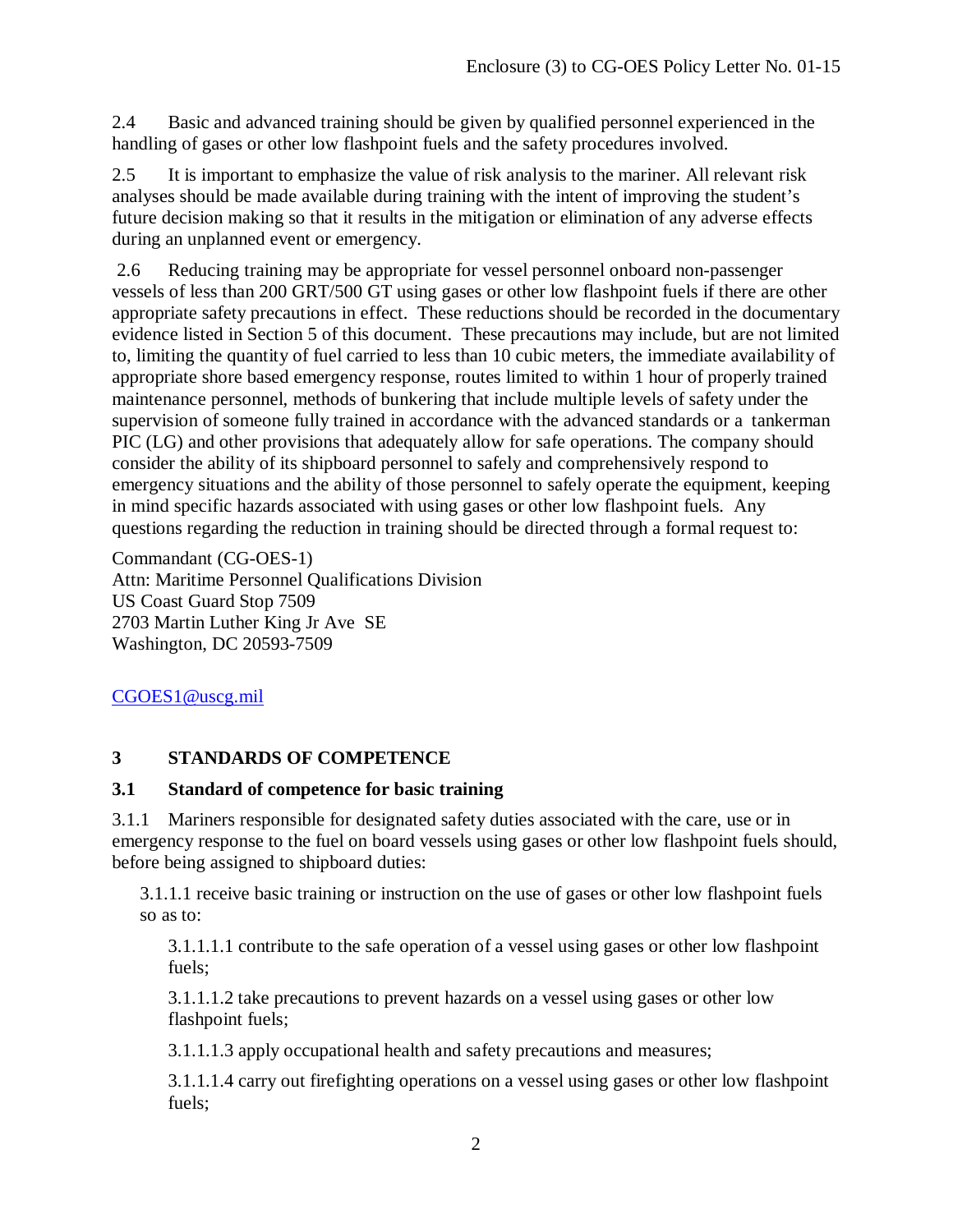3.1.1.1.5 respond to emergencies; and

3.1.1.1.6 take precautions to prevent pollution of the environment from the release of gases or other low flashpoint fuels;

3.1.1.2 be required to provide documentary evidence of having achieved the required standard of competence to undertake their duties and responsibilities through:

3.1.1.2.1 demonstration of competence in accordance with the methods and criteria for evaluating competence; and

3.1.1.2.2 examination or continuous assessment as part of a training program.

3.1.2 Mariners responsible for designated safety duties associated with the care, use or in emergency response to the fuel on board vessels using gases who have been qualified and certified according to the standards of competence as specified in 46 CFR Part 13 for service on liquefied gas tankers, as Tankerman PIC (LG), Tankerman Engineer (LG) or Tankerman Assistant (LG), should be considered as having met the recommendations specified in this subsection, provided they have also met the requirements of 46 CFR 15.405 and 46 CFR 15.1105.

### **3.2 Standard of competence for advanced training**

3.2.1 Masters, engineer officers and any person with immediate responsibility for the care and use of gases or other low flashpoint fuels being used as fuel serving on board vessels using this fuel, before being assigned to shipboard duties should:

3.2.1.1 receive advanced training on the use of gases or other low flashpoint fuels so as to:

3.2.1.1.1 be familiar with physical and chemical properties of gases or other low flashpoint fuels;

3.2.1.1.2 operate controls of fuel related to propulsion plant and engineering systems and services and safety devices on vessels using gases or other low flashpoint fuels;

3.2.1.1.3 be able to safely perform and monitor all operations related to the fuels used on board vessels using gases or other low flashpoint fuels;

3.2.1.1.4 plan and monitor safe bunkering, stowage and securing of the fuel on board vessels using gases or other low flashpoint fuels;

3.2.1.1.5 take precautions to prevent pollution of the environment from the release of fuels from vessels using gases or other low flashpoint fuels;

3.2.1.1.6 monitor and control compliance with legislative requirements;

3.2.1.1.7 take precautions to prevent hazards;

3.2.1.1.8 apply occupational health and safety precautions and measures on board vessels using gases or other low flashpoint fuels; and

3.2.1.1.9 have knowledge of the prevention, control, firefighting and extinguishing systems on board vessels using gases or other low flashpoint fuels;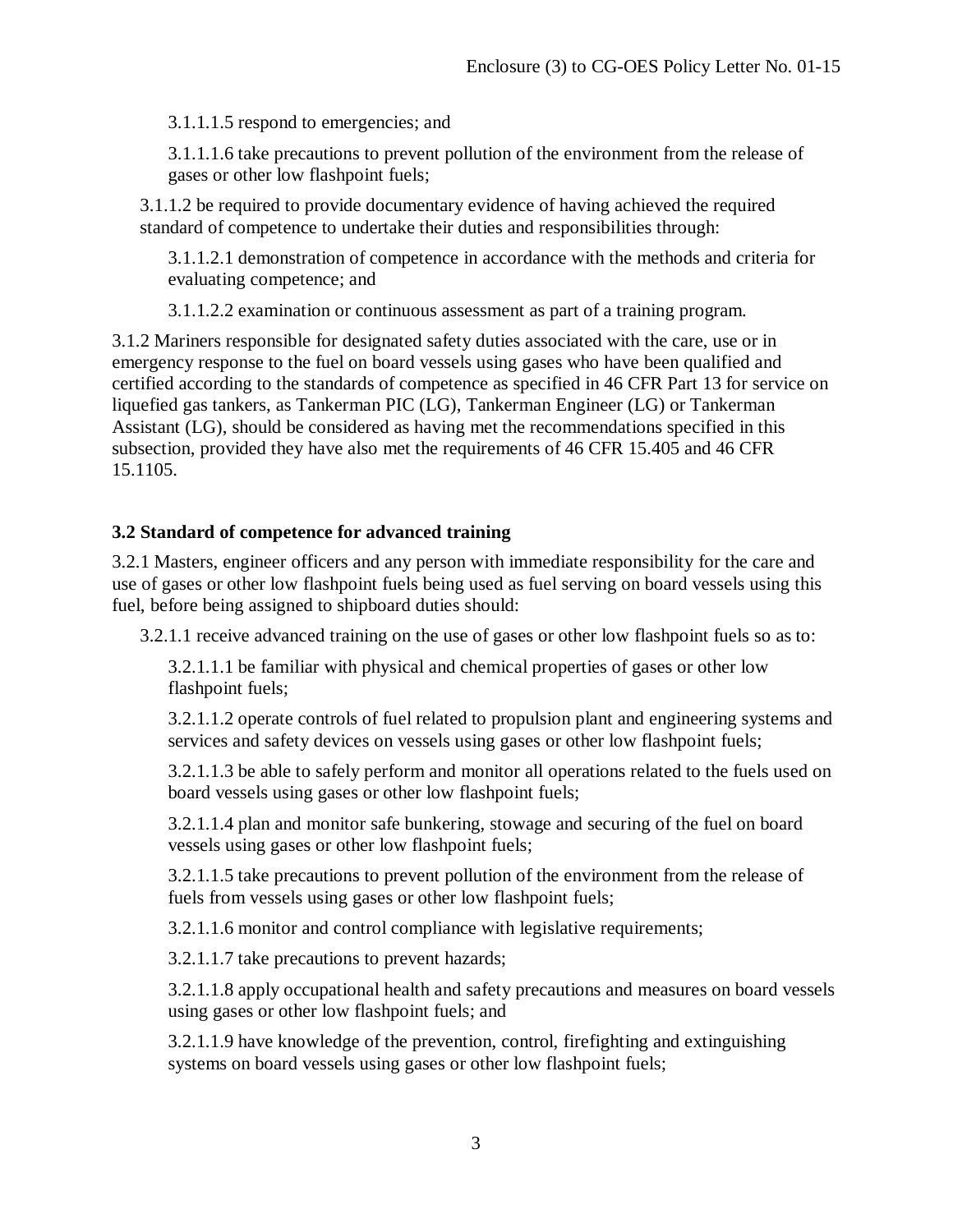3.2.1.2 be required to provide documentary evidence of having achieved the required standard of competence to undertake their duties and responsibilities through:

3.2.1.2.1 demonstration of competence in accordance with the methods and criteria for evaluating competence; and

3.2.1.2.2 examination or continuous assessment as part of a training program.

3.2.1.3 Masters, engineer officers and any person with immediate responsibility for the care and use of fuels on vessels using gases who have been qualified and certified according to the standards of competence specified in 46 CFR Part 13 for service on liquefied gas tankers as Tankerman PIC (LG) or Tankerman Engineer (LG) should be considered as having met the recommendations specified in this subsection, provided they have also met the requirements of 46 CFR 15.405 and 46 CFR 15.1105, and have completed sea going service of three months in the previous five years on board a tanker carrying gases.

# **4 DOCUMENTARY EVIDENCE**

4.1 Documentary evidence such as course completion certificates, company letters, etc. should be issued indicating that the holder has successfully completed the basic or advanced training, as appropriate.

4.2 Mariners working on board an inspected natural gas-fueled vessel who have responsibility for bunkering and/or the operation of natural gas fuel systems must hold a Merchant Mariner Credential (MMC) with an appropriate endorsement as required under 46 CFR 15.401 authorizing service on board the vessel and should hold documentary evidence of meeting the advance training contained in paragraph 3.2 above.

4.3 Mariners working on board an uninspected natural gas-fueled vessel who have responsibility for bunkering and/or the operation of natural gas-fuel systems should either comply with paragraph 4.2 above or be issued a letter of designation by the company listing them as a person-in-charge (PIC) of the transfer of natural gas as fuel and/or the operation of the natural gas-fuel system aboard the vessel or class of vessels upon which they are serving. The letter of designation should state that the holder has received formal advance instruction in accordance with paragraph 3.2 above to ensure his or her ability to safely and adequately carry out his or her duties and responsibilities as PIC. Also, mariners working on board uninspected natural gas-fueled vessels who are not required to hold an MMC but who have designated safety duties associated with the care, use or emergency response to the fuel on board should hold documentary evidence that the holder has received sufficient formal basic training in accordance with paragraph 3.1 above, to ensure his or her ability to safely and adequately carry out his or her duties and responsibilities.

4.4 The Coast Guard will review courses submitted on a voluntary basis that are designed to meet the training guidance outlined in paragraphs 3.1 and 3.2. These courses will be issued a letter attesting to the review and its conformance with the training, as appropriate, in this guidance. If training regulations are published, courses that were subject to this review will have to be re-submitted for approval in accordance with the regulations in 46 CFR 10.402. Course providers may submit the course information to the National Maritime Center, either by mail or electronically. The course information should include: the course name, the name of the